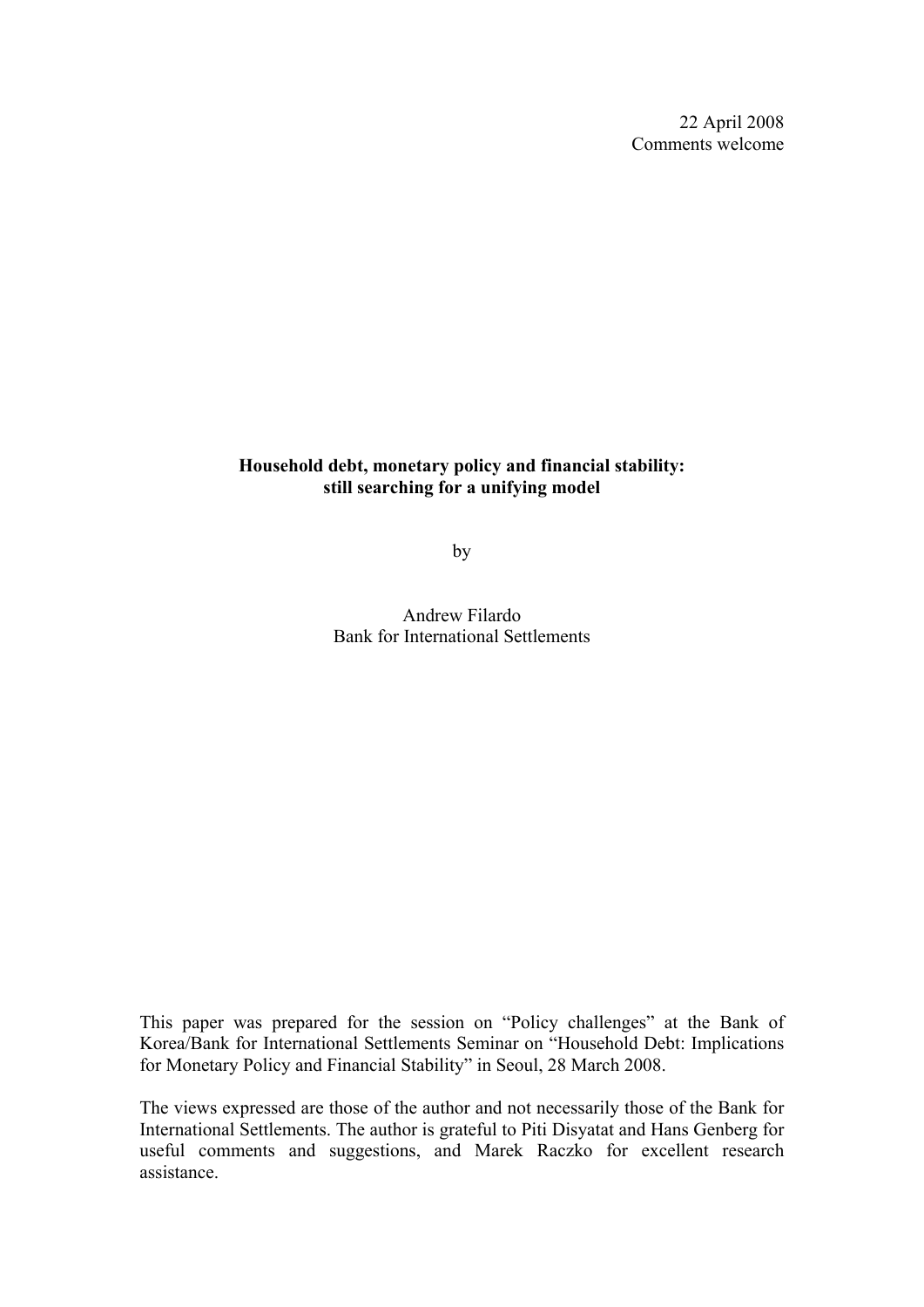## **I. Introduction**

Household debt has been on a secular rise across a wide range of economies. In many cases, this reflects the deepening of financial markets and, in particular, the ability of households to tap human and non-human wealth in ways that had not previously been available. A key policy question is whether there is a downside to such developments, ie do they represent key sources of risk to the macroeconomy and how best can these issues be modeled?

An optimistic view is that the trend is generally good for households, reflecting a sounder economic and financial environment. A less optimistic view is that the debt trends indicate an increased vulnerability for household balance sheets, as households leveraged up against high and rising asset prices (eg real estate and stock markets). If asset prices prove to be largely unsustainable, households could find themselves saddled with debt overhangs and heavy debt servicing costs.

At the aggregate level, such household vulnerabilities raise the risks of triggering an economic slowdown or, even worse, amplifying an initial economic slowdown into a disorderly downward slide. In the worst case, downside pressures could mount as property foreclosures and personal bankruptcies multiply in a systemic way with serious macroeconomic consequences, not least being a vicious recession, a financial spiral and deflation. Arguably, the unfolding financial strains in global markets since last summer underscore the seriousness of such possibilities.

Natural questions arise for central banks. What is the appropriate policy regime to address the new environment? And, in particular, how should central banks react as vulnerabilities rise and as worst case scenarios materialize? At their heart, these questions raise complex issues associated with the nexus between monetary and financial stability.

To shed some light on the current debate, this paper offers a monetary policy perspective on these issues. Section II presents a pedagogical monetary policy model that features fundamental and non-fundamental asset prices and household debt with which to illustrate some of the potential tradeoffs that central banks face. Section III discusses how to extend the model to incorporate financial stability issues. Section IV concludes that central banks can, and in many cases should, incorporate the information about household debt in setting policy rates and in assessing the policy risks.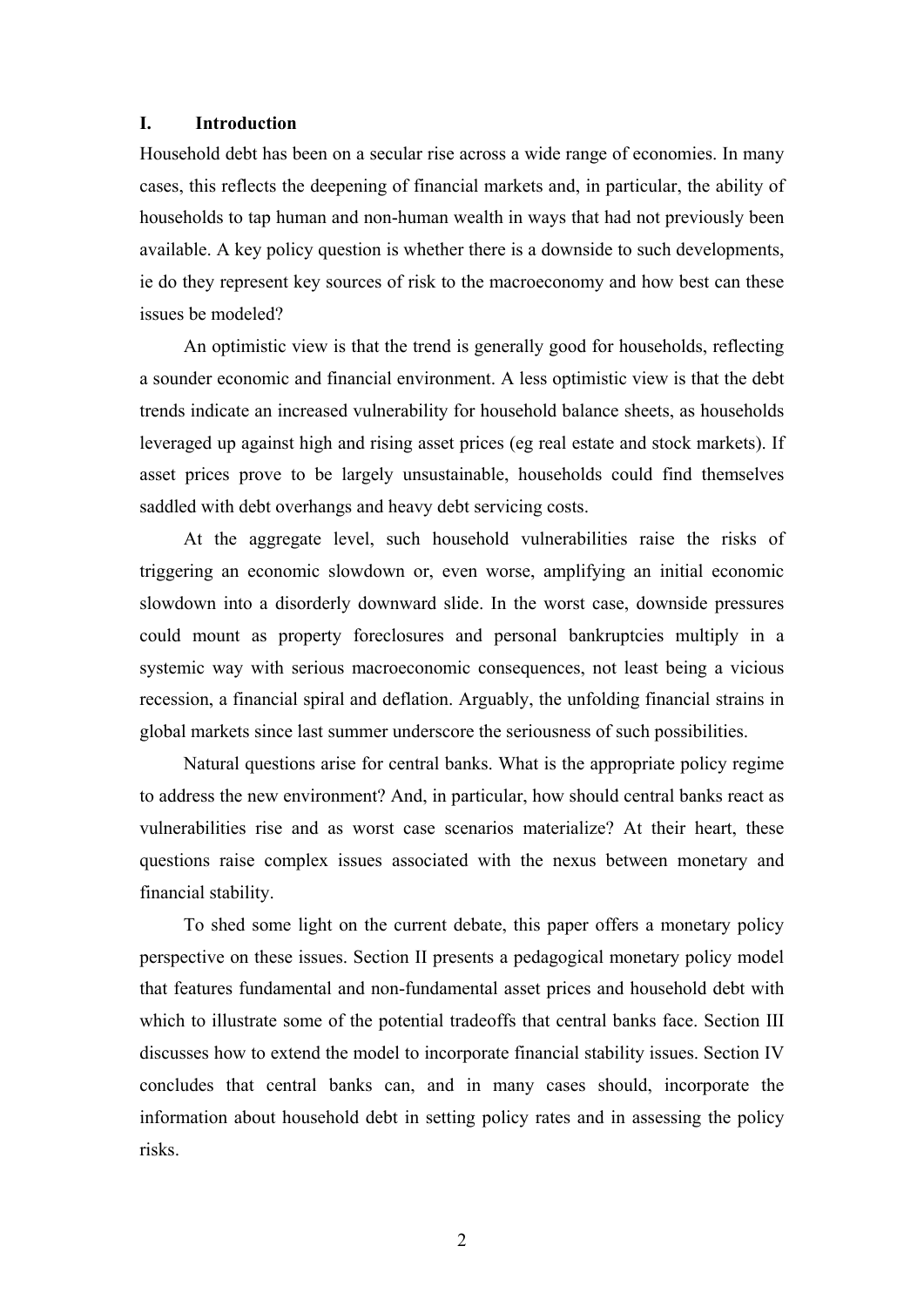## **II. Adding household debt into a benchmark monetary policy model: in search of a special role**

To explore how household debt might influence policy tradeoffs from a modeling perspective, it is important to consider the various ways in which household debt affects the components of aggregate demand. The microeconomics literature suggests that household debt can affect consumption decisions via various channels, not least being via debt servicing costs as interest rates change, borrowing constraints imposed by financial institutions and the influence on consumers' perceptions about how the debt may impinge upon their ability to achieve lifetime consumption goals.

Despite the micro evidence, household debt typically has played a minor, if any, role in benchmark monetary policy models. In part, the reason arises from the tendency of macroeconomic modelers to see household debt as not only an endogenous variable reflecting intertemporal consumption and saving decisions but also a passive one. Addressing this shortcoming, this section first sketches out a simple benchmark monetary policy model with a passive role for household debt before considering various ways in which household debt may play a more active role, as a driver of the aggregate demand and then as an indicator of boom-bust cycles.

#### *A benchmark monetary policy model*

This section begins by extending the optimal monetary policy model of Filardo (2007) to include consideration of household debt. At its heart, the model comprises several interrelated blocks of equations which provide a means to explore some of the theoretical tradeoffs of a central bank in an economy subject to typical cyclical fluctuations as well as boom-bust asset price dynamics. In particular, there is a macroeconomic block, an asset price block, a debt block and a monetary policy block, which are all discussed in turn.

*Macroeconomic block.* The macroeconomic block is an extension of the Rudebusch and Svensson (1997) model incorporating a vector of asset prices. The demand side of the model is assumed to have a standard *IS* curve specification. Inflation fluctuations are modeled as a standard backward-looking Phillips curve with an additional source of inflation coming from asset prices. As specified, it is only the non-fundamental, or bubble, component of asset prices that contributes to inflation, above and beyond what is already captured in the output gap or past inflation rate.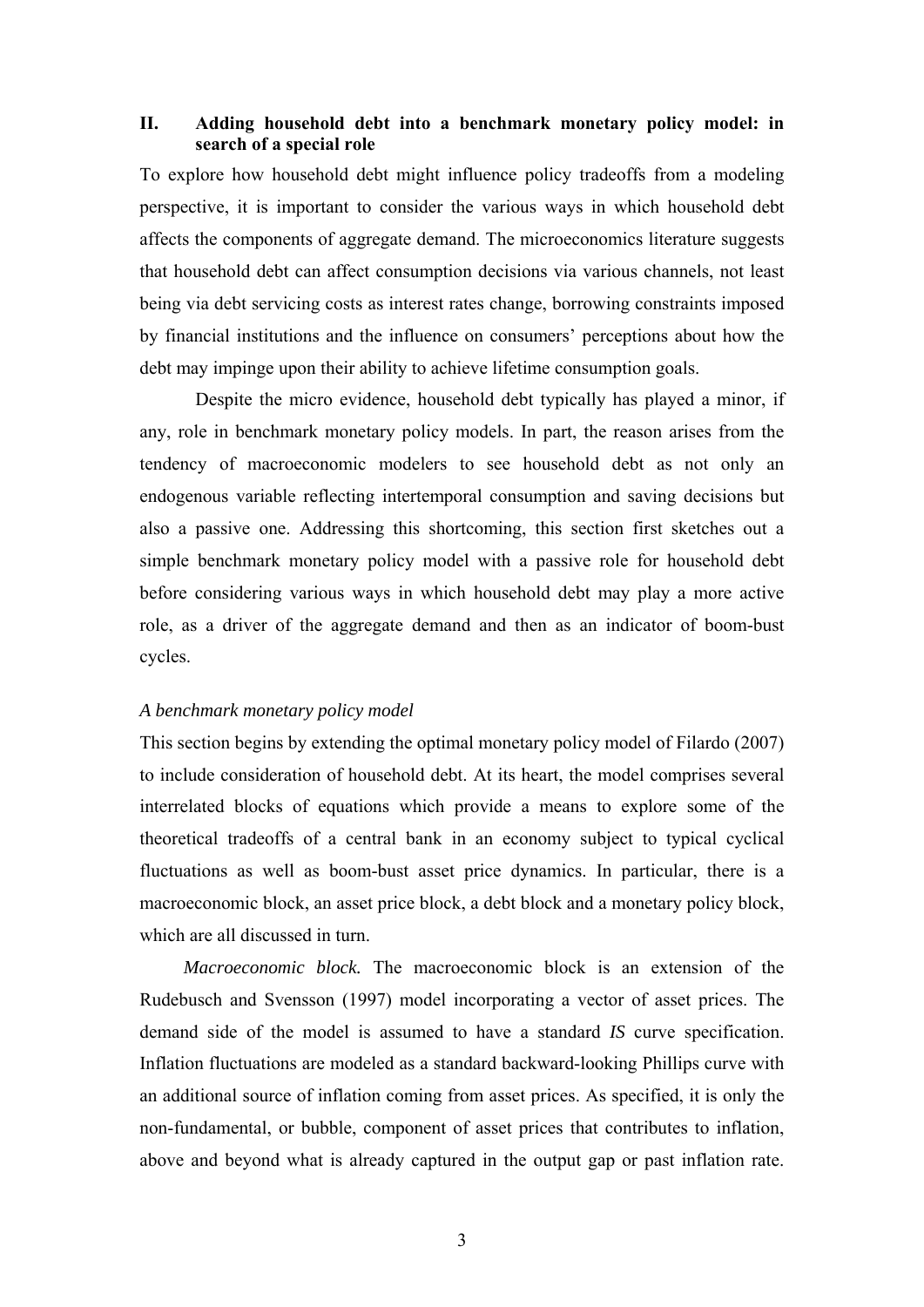The specification is adopted to capture the stylized fact that in many past asset price booms were often associated with fairly benign inflation behavior. Algebraically, the first block of the system is represented compactly as follows:

(2.1)  
\n*Macro block*  
\n(*IS*) 
$$
y_t = -\gamma r_{t-1} + \theta y_{t-1} + \varphi (\pi_{AP,t-1} - \pi_{t-1}) + \psi_y \mathbf{Z}_{t-1} + \varepsilon_t
$$
  
\n(*PC*)  $\pi_t = \pi_{t-1} + \alpha y_{t-1} + \beta \pi_{NF,t-1} + \psi_{\pi} \mathbf{Z}_{t-1} + \eta_t$ 

where  $\varphi = (\phi_e, \phi_h)$  and  $\beta = (\beta_e, \beta_h)$ ; *y* is the output gap, *r* is the interest rate controlled by the monetary authority,  $\pi$  is the inflation rate,  $\pi_{AP}$  is a vector of the rates of asset price appreciation, which in turn is a function of  $\pi_F$  (the rate of change in asset prices attributable to fundamentals) and  $\pi_{NF}$  (the rate of change in asset prices attributable to the bubble component of asset prices). **Z** is a set of exogenous variables that may be useful to predict output and inflation.

To be more specific, the real return on asset prices in the IS equation captures the potential channels of asset prices, eg equity and housing price inflation, on consumption (via a real or perceived wealth effect), investment (via a cost of capital effect) and government spending (via a tax revenue effect). The linkages are kept fairly simple and linear in order to keep this block of equations relatively easy to manipulate and interpret. The error terms in the *IS* and *PC* equations are assumed to be normally distributed with a zero mean and a fixed variance.

*Asset price block.* The simplicity of the first two equations stands in contrast to the asset price specification. As is evident from cross-country experiences with boombust type asset price behavior, the associated dynamics can have a big and non-linear impact. Incorporating such dynamics enriches the range of monetary policy reactions that can be explored. This also allows us to consider various channels through which household debt can interact with asset price and macroeconomic dynamics.

Without loss of generality, we assume a bivariate asset price specification; clearly this can be easily extended to a greater number of asset prices. In light of recent history, it is natural to think in terms of equity price and housing price developments. The components of the asset price block have the following specification: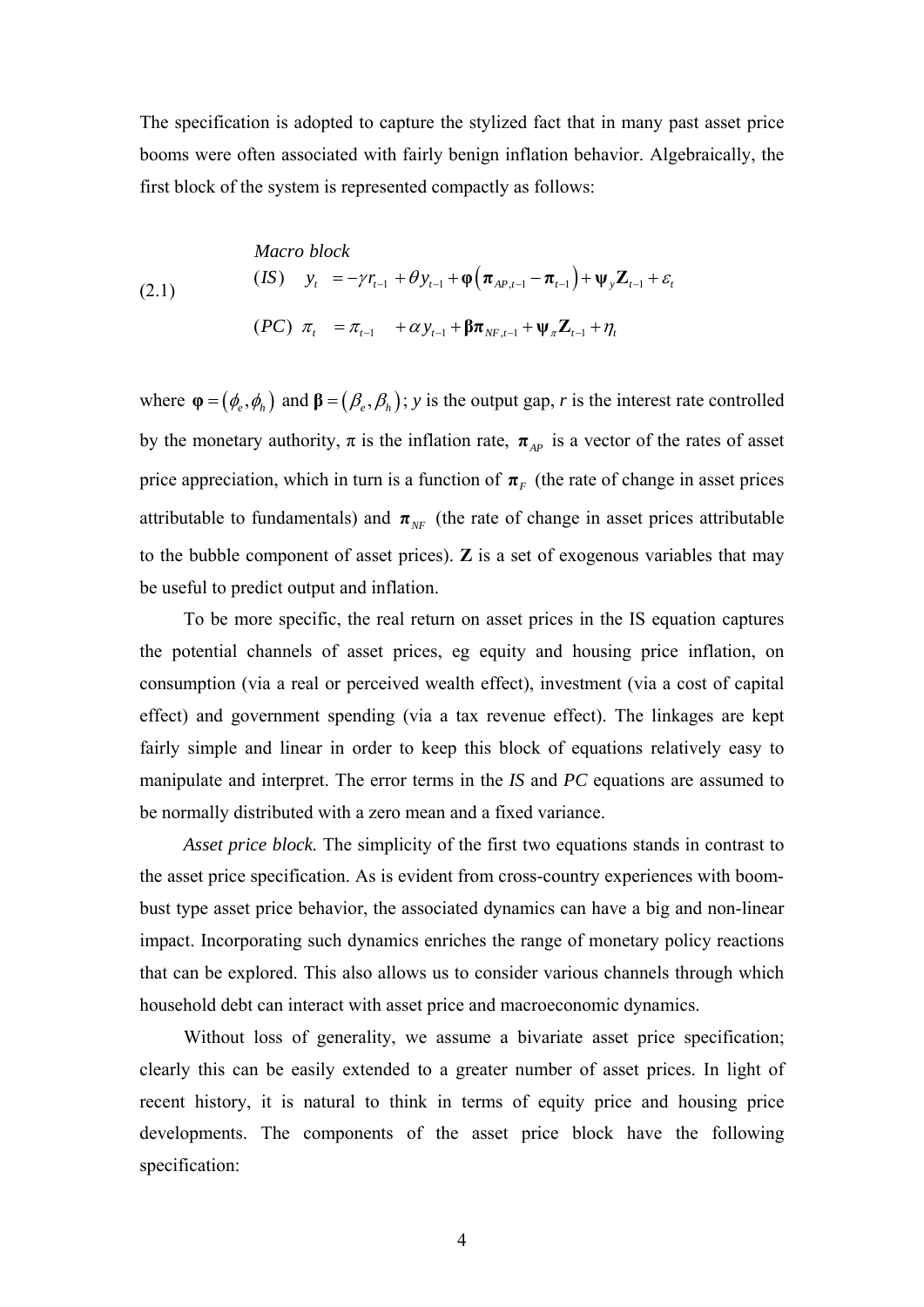(2.2) *Asset price block*  

$$
(AP) \pi_{AP,t} = \pi_{F,t} + \pi_{NF,t}
$$

where

(2.3) 
$$
(F) \boldsymbol{\pi}_{F,t} = \begin{pmatrix} \pi_{F,t}^e \\ \pi_{F,t}^h \end{pmatrix} = i\pi_{t-1} + \begin{pmatrix} \lambda^e \\ \lambda^h \end{pmatrix} y_{t-1} + \begin{pmatrix} v_t^e \\ v_t^h \end{pmatrix}
$$

(2.4) 
$$
\boldsymbol{\pi}_{NF,t} = \begin{pmatrix} \pi_{NF,t}^e \\ \pi_{NF,t}^h \end{pmatrix} = \zeta_t(y_{t-1}, r_{t-1})
$$

where *i* is a unit vector,  $(\lambda^e, \lambda^h)$  are coefficients and  $(v^e, v^h) \sim N(0, \sigma_i^2), j = \{e, h\}$ .

 The fundamental components of asset prices (F) are assumed to have a simple structure. The real growth rate of housing and equity prices is proportional to output, *y*. More complicated functions can be constructed but this is suppressed for simplicity. The nonfundamental, or bubble, components are modeled as endogenous, nonlinear random functions of output and interest rates.

 One important feature of this bubble specification is that monetary policy can directly and indirectly influence the (transition) probability of bubbles. Higher interest rates would directly lower the probability that a bubble would continue and would indirectly lower it by slowing down economic growth. One interpretation of this endogenous behavior is that central banks via its policy rates can prick asset price bubbles.<sup>1</sup> More details about  $\zeta(y_{t-1}, r_{t-1})$  are described below. As will be seen, the nonlinearity implied by this assumption introduce interesting nonlinear dynamics and enrich the types of trade-offs that the hypothetical monetary authority faces in such an environment.

*Household debt block.* The simplest assumption to address household debt issues is to append the macro block with an equation for the law of motion of debt. Without loss of generality, we can assume that household debt evolves as a function of output, inflation and interest rates:

(2.5) 
$$
D_t = \kappa_0 + \kappa_y y_{t-1} + \kappa_x \pi_{t-1} + \kappa_r r_{t-1} + \xi_t
$$

<sup>&</sup>lt;sup>1</sup> It might be more accurate to say that central banks can "stochastically" prick asset price bubbles in this model. In particular, central banks in this model cannot control the exact level of the bubble, but can alter the conditions that foster bubbles. For example, higher policy interest rates raise the probability that a bubble will collapse. In expectation terms, higher interest rates lower the expected duration of bubbles, and hence lower the expected size of them.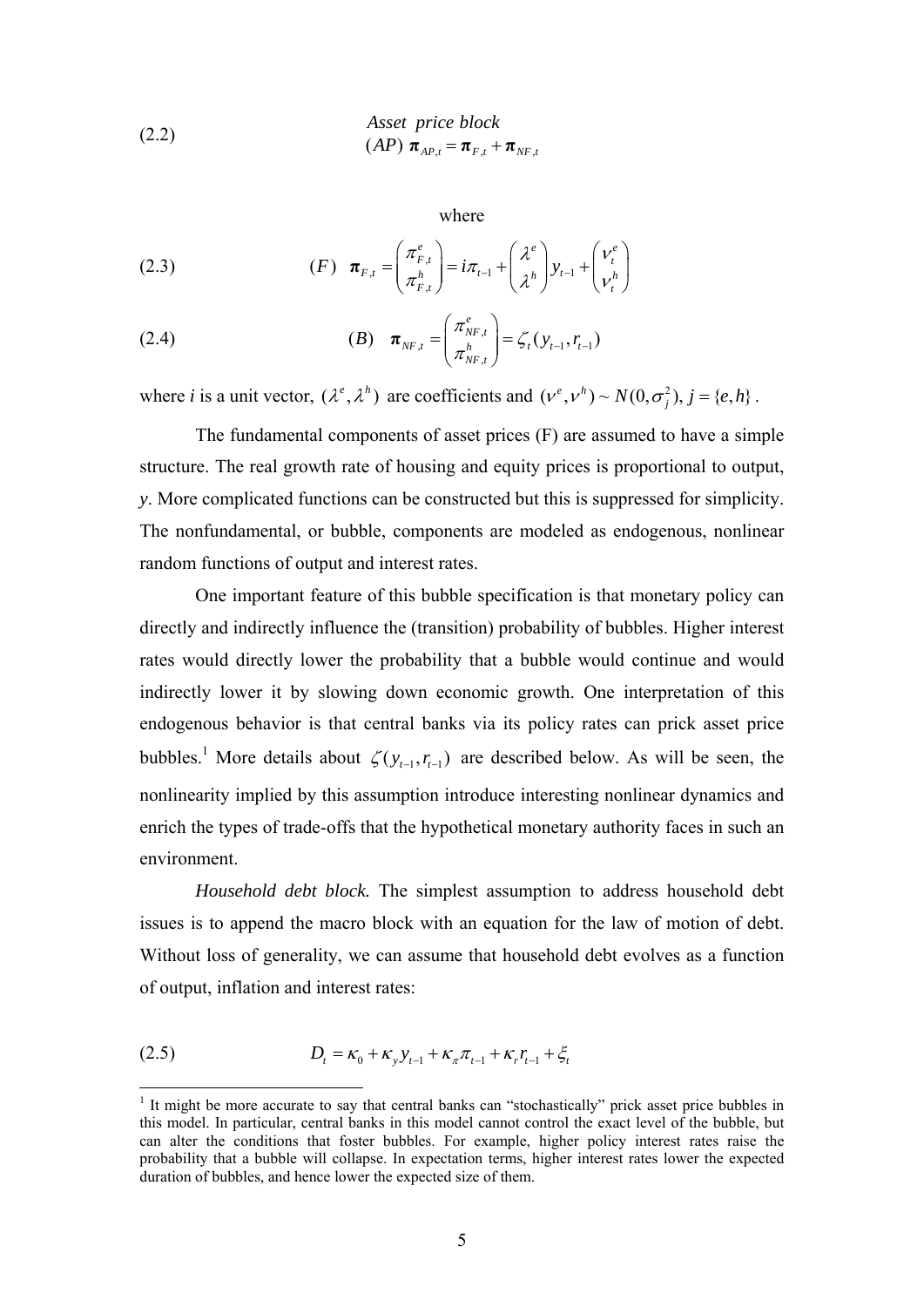It is useful to note that debt plays a passive role in this simple extension of the benchmark model; while household debt may vary with the state of the economy it does not feedback into the macro block or the asset price block. In a sense, this assumption would be valid if debt levels were not considered important drivers of macroeconomic behavior. This is consistent with standard consumption theory. In theory, debt is not a driving variable unless it is so large that the transversality condition for the consumer's intertemporal budget constraint becomes an issue.<sup>2</sup> Subsequent sections examine the policy implications of debt playing an active role.

*Monetary policy block*. Given this structure of the macroeconomy and asset price and debt dynamics, the monetary authority's challenge is to choose a policy interest rate that minimizes the weighted average of the variance of output, inflation and the change in interest rates, that is, the monetary authority's loss function.<sup>3</sup>

(2.6) 
$$
L = \text{var}(y) + \mu_{\pi} \, \text{var}(\pi) + \mu_{r} \, \text{var}(r - r_{-1}).
$$

For this specification of the household debt dynamics in equations (2.1), (2.2) and (2.5), the optimal policy rule would have the form of

(2.7) 
$$
r_t = a_y y_t + a_\pi \pi_t + \mathbf{a}_F \mathbf{\pi}_{F,t} + \mathbf{a}_{NF} \mathbf{\pi}_{NF,t}.
$$

where the parameters of the policy rule would solve the following optimization  $problem<sup>4</sup>$ :

(2.8) 
$$
\underset{\{a_y, a_\pi, \mathbf{a}_F, \mathbf{a}_{NF}\}}{\text{argmin}} L \text{ subject to equations (2.1), (2.2) and (2.5).}
$$

 The policy implications for household debt are rather stark. In the benchmark model, the optimal interest rate rule does not include household debt. This is because

<sup>&</sup>lt;sup>2</sup> Moreover, in aggregate consumer versions of closed-economy macroeconomic models, (net) debt is typically assume to be zero.

<sup>&</sup>lt;sup>3</sup> The variance of the change in the interest rate is included to reflect the general desire of central banks to smooth interest rate fluctuations. Part of this desire might reflect financial stability concerns.

 $4$  See, eg, Chow (1978).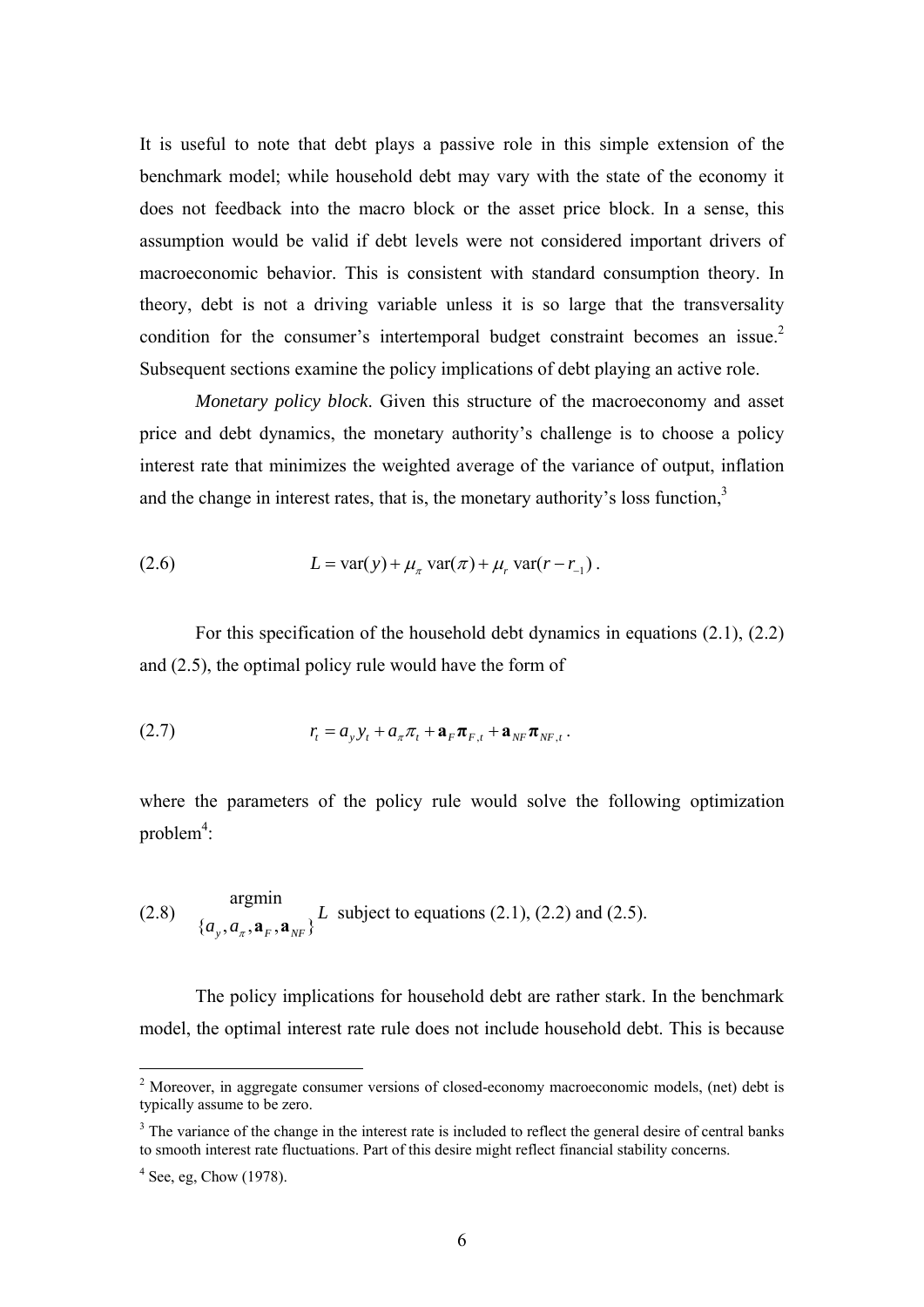household debt plays no role in driving output and inflation dynamics. The basic message from this simple model is that household debt will only matter to the extent that it affects the dynamics of inflation, output and asset prices. If we were to extend the model to make it forward-looking, ie build in expectations, the same type of intuition would result: household debt would only matter to the extent that it predicts inflation, output and asset prices.<sup>5</sup>

#### *Two extensions of the benchmark model*

Various extensions of the benchmark model to include household debt can be motivated by empirical observations. Two stem from household debt's role in household liquidity constraints and as an indicator of boom-bust dynamics.

*Household debt and liquidity constraints*. Household debt may play a significant role in the propagation of macroeconomic shocks via borrowing constraints in the lending channel. Higher debt levels, all else the same, would lower net worth and therefore raise the cost of borrowing.<sup>6</sup> Debt levels can also increase the incidence of credit rationing. In these ways, household debt levels can affect aggregate consumption and therefore impact business cycle dynamics.<sup>7</sup>

This consideration suggests that economies facing significant liquidity constraints might be better represented by an IS curve (equation (2.1)) that includes a household debt (here thought of as a deviation of the household debt-to-income from its steady state ratio) variable:

$$
(IS) \t y_t = -\gamma r_{t-1} + \theta y_{t-1} + \varphi \Big( \pi_{AP,t-1} - \pi_{t-1} \Big) + \beta D_{t-1} + \psi_y \mathbb{Z}_{t-1} + \varepsilon_t.
$$

 $\frac{5}{5}$  See Disyatat (2005) for such a derivation and discussion.

<sup>&</sup>lt;sup>6</sup> See Bernanke, Gertler and Gilchrist (1999). Debelle (2004) notes that lower interest rates and less binding liquidity constraints have helped to boost household debt levels worldwide. Higher household debt levels, especially in economies dominated by variable rate loans, have increased the macroeconomic sensitivity to changes in interest rates, income and asset prices. In a fully articulated DSGE model, this is analogous to the "collateral constraint effect" in Monacelli (2006). Bordo and Jeanne (2002) argue in a somewhat different equilibrium model that the non-linearity implied by collateral constraints suggests a more complicated class of optimal policy rules.

 $<sup>7</sup>$  Assenmacher-Wesche and Gerlach (2008) could be interpreted to raise empirical doubts about the</sup> significance about such a channel. Using cross-country data, they find little difference in the response of output to monetary policy shocks in low versus high mortgage debt-to-GDP ratio economies.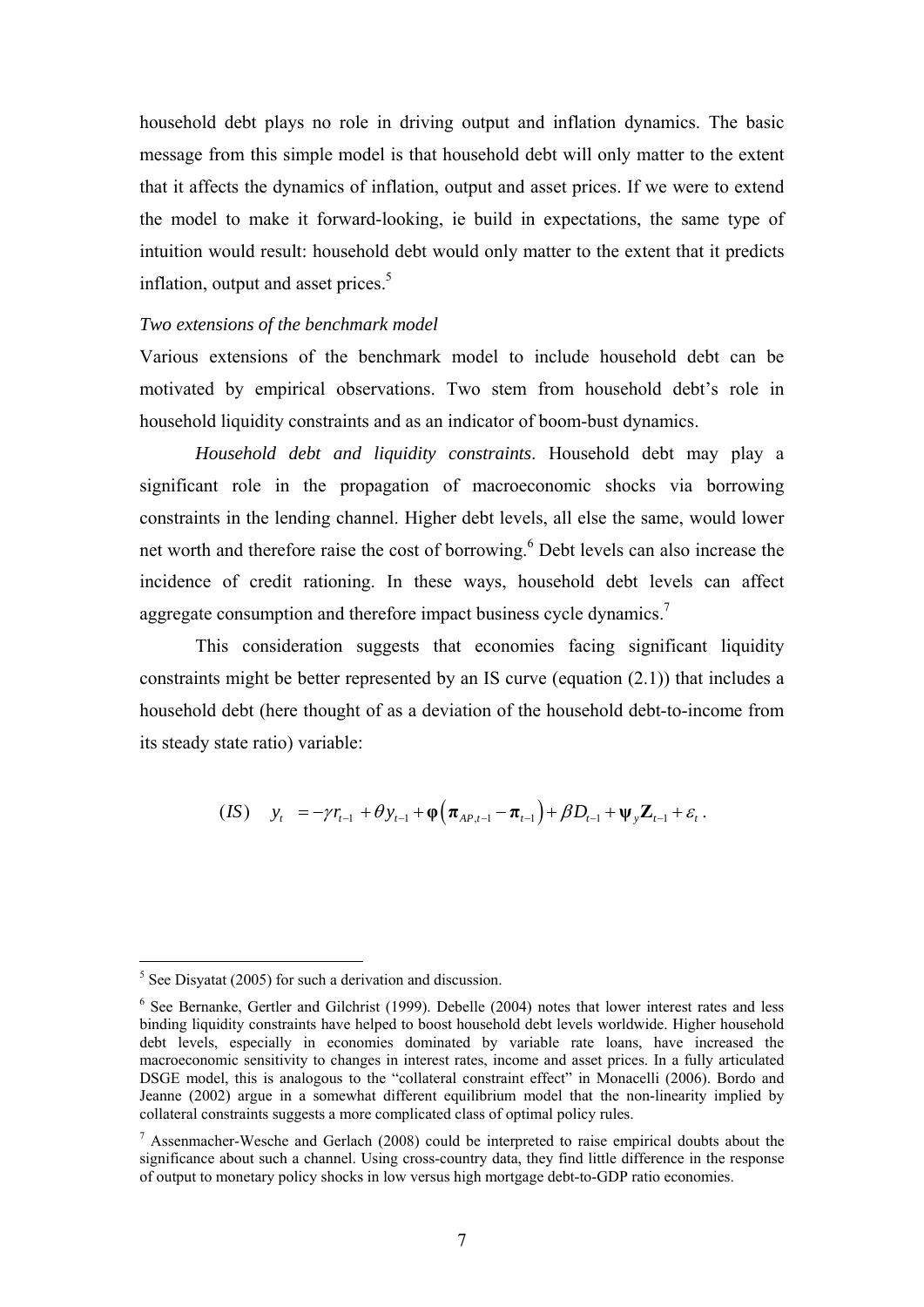In this equation, the coefficient on household debt would generally have a negative sign, reflecting the influence of borrowing costs and credit rationing on output. In this case, the resulting policy rule would change to include a reaction to household debt:

$$
r_{t} = a_{y} y_{t} + a_{\pi} \pi_{t} + \mathbf{a}_{F} \pi_{F,t} + \mathbf{a}_{NF} \pi_{NF,t} + \mathbf{a}_{D,L} D_{t}.
$$

In general, the policy rule coefficient on household debt is negative, suggesting that as household debt rises, monetary policy should optimally be eased, all else the same. $8$ 

 This should be contrasted with the benchmark model. In the benchmark model, debt is modeled as being passive, ie debt is correlated with the state of the economy but does not influence the dynamics. In such a setting, a monetary authority can simply respond to the output, inflation and asset price dynamics, but ignore household debt levels. In other words, household debt in the benchmark model does not contain marginally useful information above and beyond that already contained in output, inflation and asset prices. But in this extension of the model, household debt does provide useful information for policy. The key question is how best to evaluate and respond to the marginal value – which ultimately is an empirical question.

*Household debt as an indicator of boom-bust behavior*. Alternatively, household debt can be seen as a potential indicator of boom-bust behavior. As an indicator, it would not necessarily be a direct driver of inflation and output but rather act as an indicator of the conditions that foster frothy asset price valuations, ie asset price bubbles.<sup>9</sup> Graph 3.1 illustrates for data going back a few decades that there is a strong correlation during boom periods.

To capture the basic characteristics of such a link to boom-bust dynamics, one can augment the asset price block to incorporate household debt. Ideally, it would not be household debt per se that would be added to equation (2.4), but rather some

<sup>&</sup>lt;sup>8</sup> It is important to note that the rise in household debt in this comparative static exercise should be interpreted carefully. The thought experiment is one where a household wakes up and finds that its debt obligations rose in a way largely independent of the economy. Such an exogenous shock would lower net worth and would set in motion economic weakness, both through a traditional wealth effect channel and because of tighter liquidity constraints that would further depress output, inflation and asset prices. In such a situation of an exogenous increase in debt, the monetary authority would ease monetary policy to cushion the blow to the macroeconomy. Also see Akram and Eitrheim (2006) for an alternative specification for debt in the macroeconomic block.

<sup>&</sup>lt;sup>9</sup> It is also possible that a debt-asset price self-reinforcing process, on the way up as well as on the way down, could be part of the story.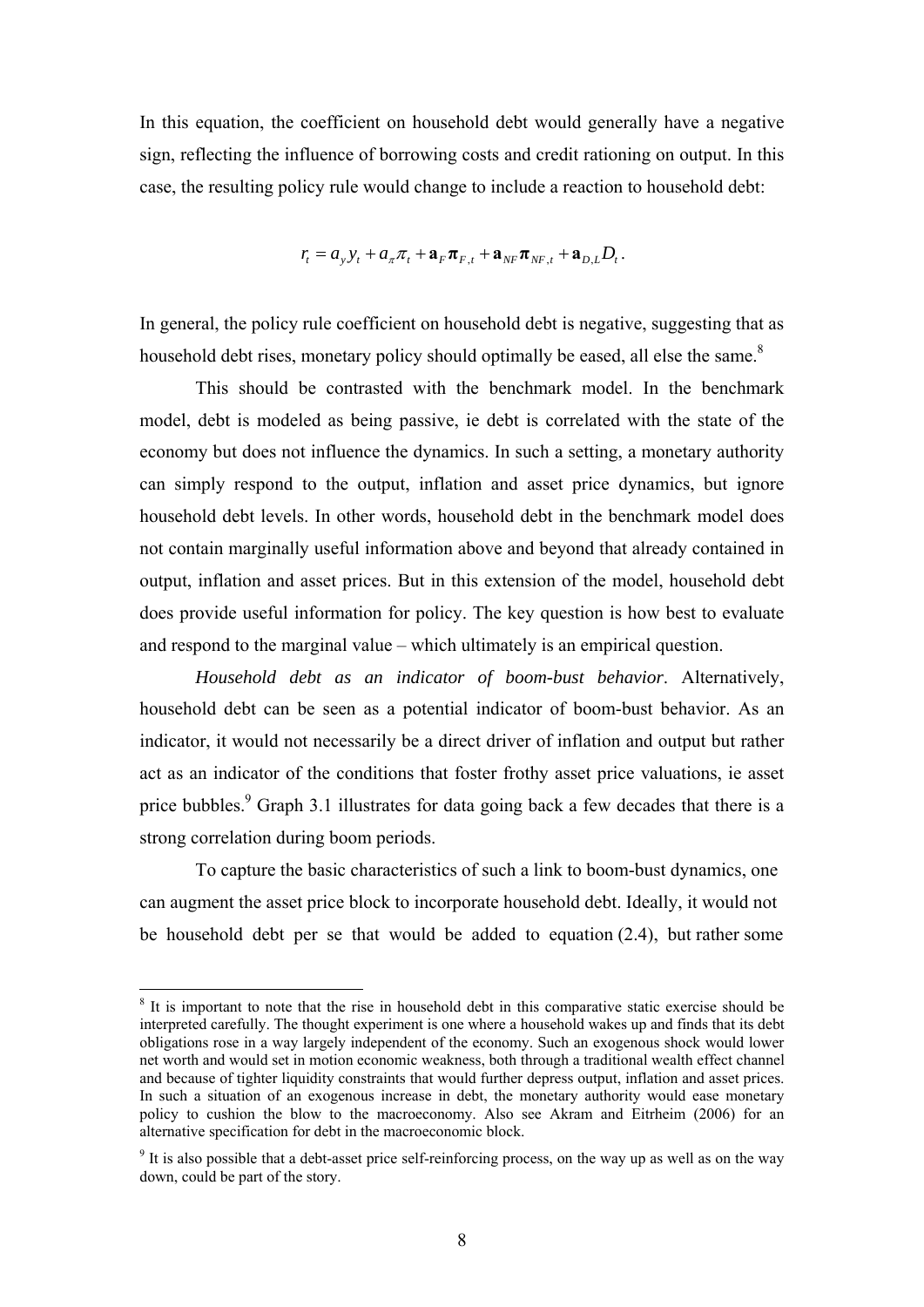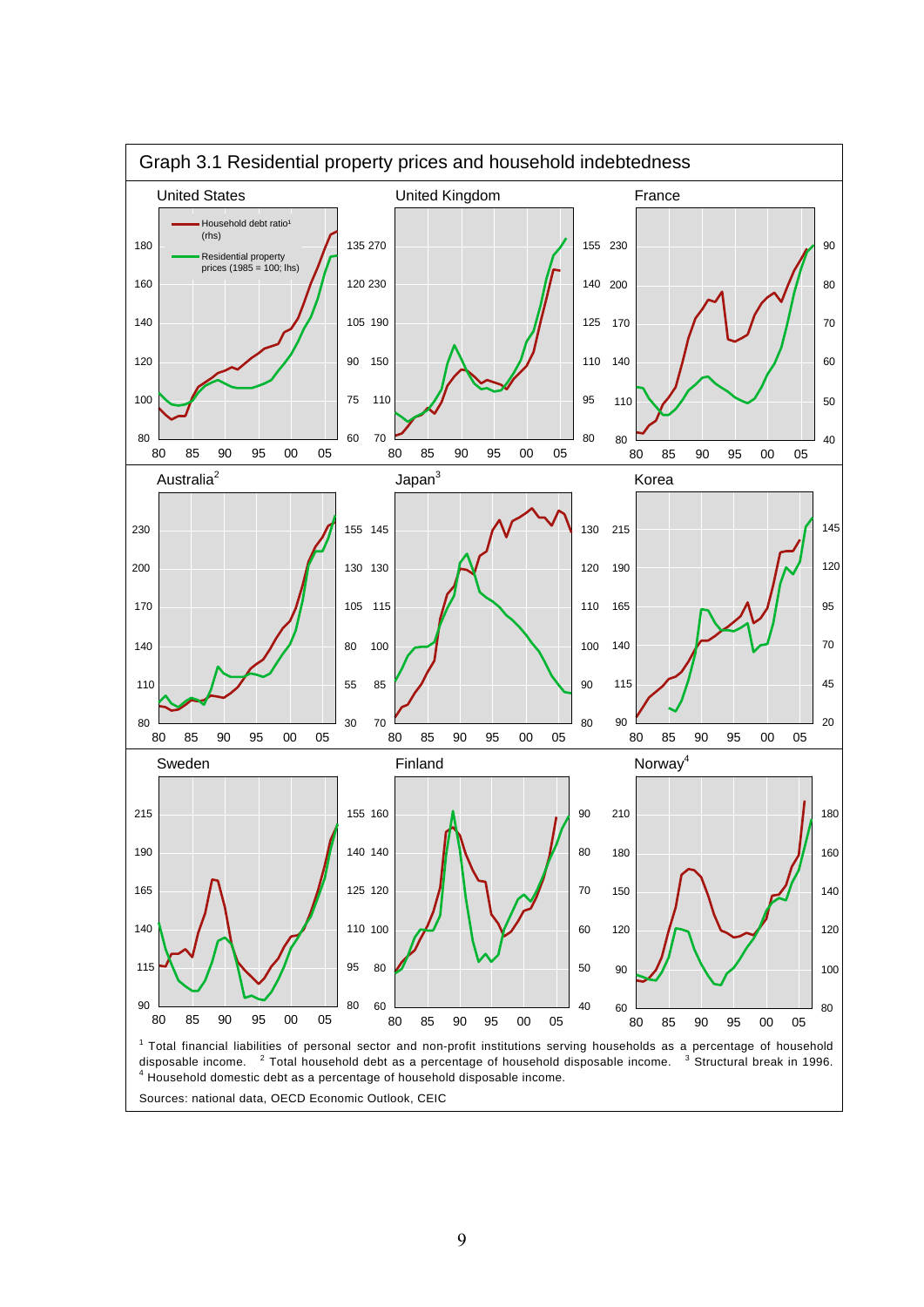unobserved variable  $\tilde{D}_{t-1}$  that reflects the portion of household debt that is out of line with fundamentals $^{10}$ :

(2.9) 
$$
\boldsymbol{\pi}_{NF,t} = \begin{pmatrix} \pi_{NF,t}^e \\ \pi_{NF,t}^h \end{pmatrix} = \zeta_t (y_{t-1}, r_{t-1}, \tilde{D}_{t-1} (D_{t-1})).
$$

In this case, the resulting optimal policy rule would include a reaction to household debt:

$$
r_{t} = a_{y} y_{t} + a_{\pi} \pi_{t} + \mathbf{a}_{F} \pi_{F,t} + \mathbf{a}_{NF} \pi_{NF,t} + \mathbf{a}_{D,NF} \tilde{D}_{t}(D_{t}).
$$

In general, the coefficient on excessive household debt would be positive, indicating that as excessive household debt rises monetary policy should be tightened. This stands in contrast to the incentives to ease as liquidity constraints tighten.

The implications for policy reactions to debt would be somewhat complicated and depends on the assumed drivers of debt, ie the nature of the shocks hitting the economy. Two examples illustrate the difficulties.

In the case of a house price-debt spiral, ie the mutually reinforcing dynamic owing to the role of housing prices as collateral and of easier access to credit as a driver of housing prices, central banks should respond to higher debt with higher policy rates in this model. Rising stock market valuations would also feed this process. In a nutshell, higher debt adds to the frothiness of asset price bubbles and, in turn, signals the rise in the unobserved measure of excess debt  $\tilde{D}_{r-1}$ . This is a traditional channel that can lead to strong boom-bust cycles.

Alternatively, higher household debt might be seen as largely reflecting, rather than driving, unsustainable asset prices. However, higher household debt levels could still contribute to the fragility of the economic and financial environment if asset prices were to suddenly collapse. A bursting bubble would likely lead to recession and hence increasing difficulties in servicing the debt. Such adverse outcomes would still indicate that a bubble was growing and excessive debt  $\tilde{D}_{t-1}$  accumulating. This,

<sup>&</sup>lt;sup>10</sup> The unobserved variable,  $\tilde{D}_{t-1}$ , could in principle be estimated using a probit model, using methods advocated in Filardo and Gordon (1999).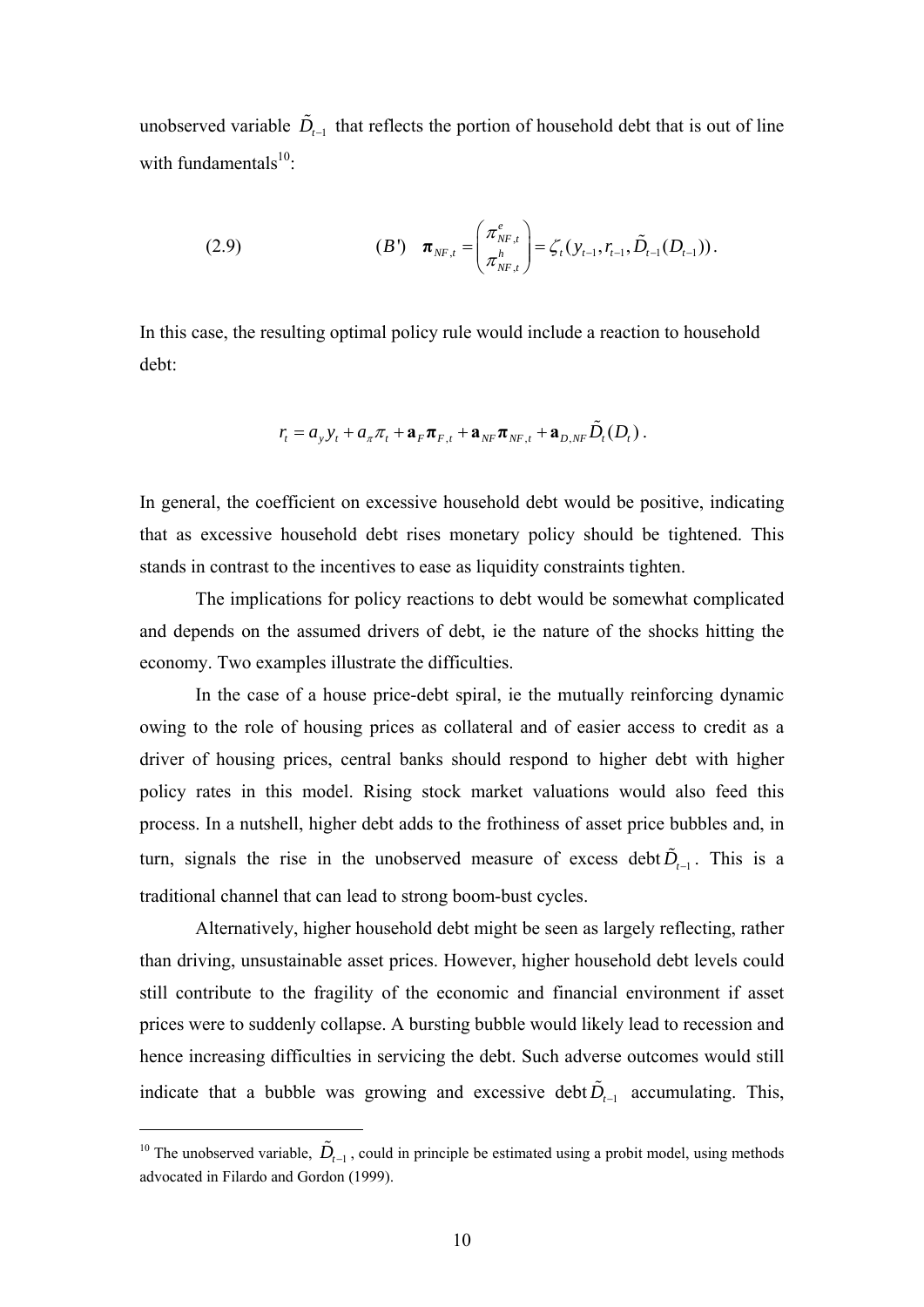according to the model, would call for a tighter policy response during the buildup phase because of the increased vulnerabilities. The absence of the asset price-debt amplification mechanism indicates a boom-bust dynamic, but of a less virulent nature than the previous example.

Of course, one could not rule out *a priori* that soaring asset prices reflected fundamentals and household debt rose in response. This could occur in the case of improved productivity. In such a situation, no policy reaction to debt movements is called for because the higher household debt would not necessarily raise  $\tilde{D}_{t-1}$ <sup>11</sup>. This possibility underlines the practical difficulties for central banks in diagnosing rising asset prices and debt as representing fundamentals or non-fundamentals. While diagnosing imbalances at central banks has benefited from research efforts over the past decade, it still remains a daunting task and further efforts are called for.

Several key policy implications, deriving in part from the multiple bubble aspect of model, are worthy of note.

 First, this model indicates that monetary policy should be tightened during periods of rising household debt. Higher debt increases the probability of asset price bubbles, which tend to lead to economic overheating. As a consequence, higher interest rates are called for not only to cool down aggregate demand via the interest rate channel but also to raise the chances of pricking the asset price bubbles. In terms of expectations of the asset price bubbles, higher interest rates reduce the expected speed and ultimate size of the correction.

Second, this model underscores the possibility that price stability might not be enough to ensure macroeconomic stability. As has been seen in various economies around the globe at different times, the co-movement of asset prices and strong economic growth need not result in higher inflation or inflation expectations during the build-up phase.<sup>12</sup> As a consequence, a natural feedback from inflation to tighter monetary policy appears to be broken. This possibility could lead to particular difficulties, especially with respect to communication, for central banks following an explicit inflation targeting framework and facing sharply rising household debt and asset prices.

 $11$  It should be noted, however, that if trend productivity steepened, the natural rate of interest would tend to rise, thereby calling for a higher policy rate, all else the same.

 $12$  For a more detailed analysis of this perspective, see White (2006).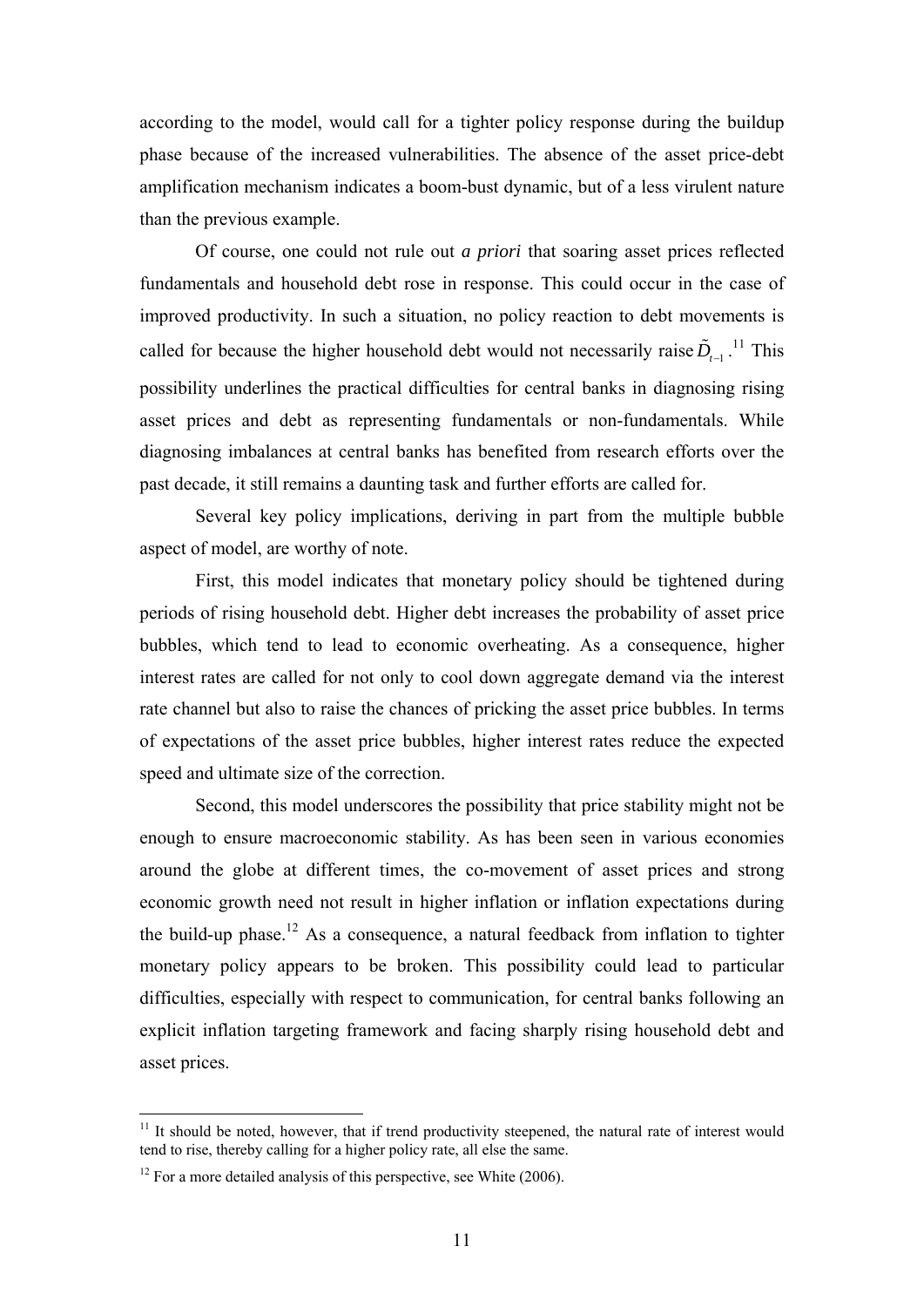Third, the collapse of an asset price bubble would generally call for a sharp easing of monetary policy. If a household debt overhang ensues, a stronger policy reaction would be called for, in part because an overhang might lead to rounds of fire sales of assets. Note that the apparent asymmetry of the monetary policy reaction – slowly tightened during the build up and rapidly eased after the bust – does not reflect the time-varying preferences of the central bank but rather the fact that asset price movements are slow to rise but quick to decline. Paraphrasing Greenspan (1999), monetary policy is not asymmetric, asset prices are.

Fourth, while a sharp easing of monetary policy is important, it is crucial the reaction not be too sharp. In a world of multiple bubbles, policy actions that are too aggressive with respect to one bubble collapsing may unwittingly sustain another bubble, and even stoke the pressures for still loftier prices. One could argue that the low interest rate environment in the early part of the decade – when policy interest rates were too low for too long – contributed to the unsustainably high real estate prices and abetted the self-reinforcing debt-asset price cycle.<sup>13</sup> Policy efforts focused too sharply on easing the strains in one sector of the economy may lead to a buildup of vulnerabilities in another. The moral here is that policymakers need to be always mindful of the unintended consequences of their actions.

A couple caveats are worth mentioning. First, the modeling approach abstracts from the ultimate source of the drivers of the boom-bust behavior. History suggests that there are several possible sources such as the central bank, the banking sector, prudential regulators and borrowers themselves. For example, overly expansive monetary policy may create excess liquidity. The banking sector might systematically underestimate the risks and extend credit on too lenient a basis. Financial liberalizations might lead to excessive credit creation especially if prudential norms prove to be obsolete after financial liberalizations. And, last but not least, borrowers may overestimate their capacity to repay loans and become over-leveraged, only to find out later that it just wasn't the case.

These various sources suggest that there could be gains from monitoring each as a means to better understand the nature of the frothiness in asset markets, rather than relying solely on aggregate household debt statistics or some other quantitative

 $13$  A detailed analysis of the multiple bubble model without household debt is found in Filardo (2007).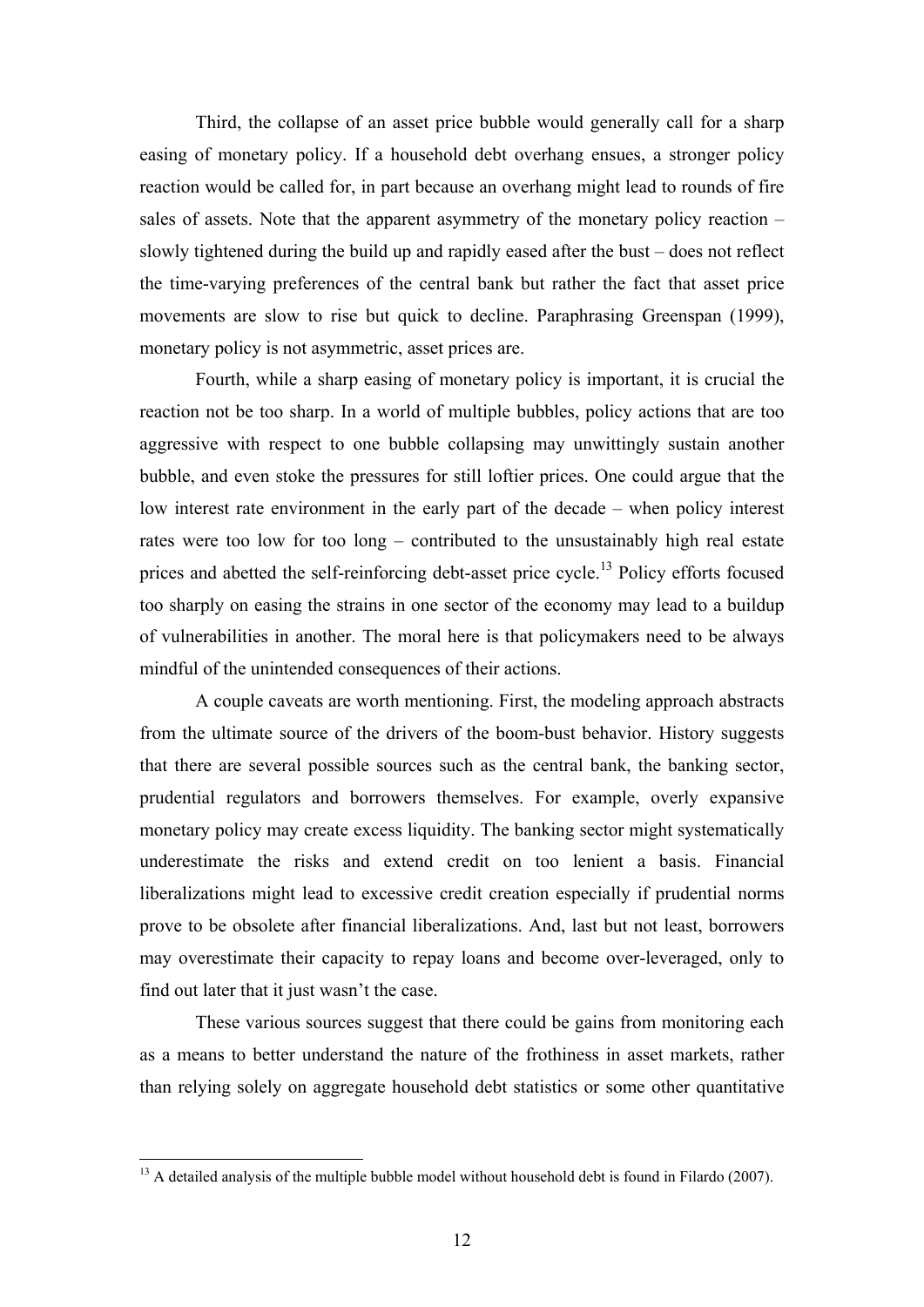measure of unsustainable lending. Progress at central banks with respect to financial stability monitoring is moving in a positive direction.

Second, the modeling approach above emphasizes quantitative measures of financial vulnerabilities but this should not be seen as discounting the potential role of price measures. In some instances, price measures might be even more reliable. Indeed, the availability of a wide range of interest rate and swap spreads (eg CDS premia, TED spreads, Libor-OIS spreads) at the touch of a computer screen suggest price measures may be essential in real-time crisis management. That said, it is not clear that such spreads are always reliable at signaling a low-frequency building of financial imbalances. This would be particularly true if asset price frothiness were due to unsustainably high risk appetites, which arguably has been an important part of story behind the turmoil in financial markets in 2007-08. Overall, both quantitative and price measures of financial market stress are likely to be important, if only as cross-checks on the more disaggregated evidence. The key challenge is to model these financial conditions indexes in a reliable manner.<sup>14</sup>

## **III. Factoring in financial stability concerns**

1

The current policy debate in many central banks goes beyond consideration of the narrow macroeconomic stabilization issues. Since the start of the financial turmoil of 2007, central banks have had to look to all the tools at their disposal to address the various risks that have flared up. The old adage that necessity is the mother of invention comes to mind. Indeed, central banks have been facing daunting challenges in part because financial innovations over the past decade have so altered the monetary transmission mechanism that new tools, or at least new practices, have been called for. New auction facilities have been created. Eligible collateral standards have been relaxed. New coordinated central bank swap lines have been adopted by major central banks.

While it is still too early to evaluate fully the actions taken to date, it is nonetheless clear that central banks have the ability, the authority and the willingness to take strong actions in pursuit of financial stability. These actions, however, have not been done without some trepidation of mission creep – that is, taking actions that go well beyond the key mandate of price stability. Could such actions by central

<sup>&</sup>lt;sup>14</sup> See, for example, Goodhart and Hofmann (2001). For an alternative method that focuses on financial market stress, see Illing and Liu (2006).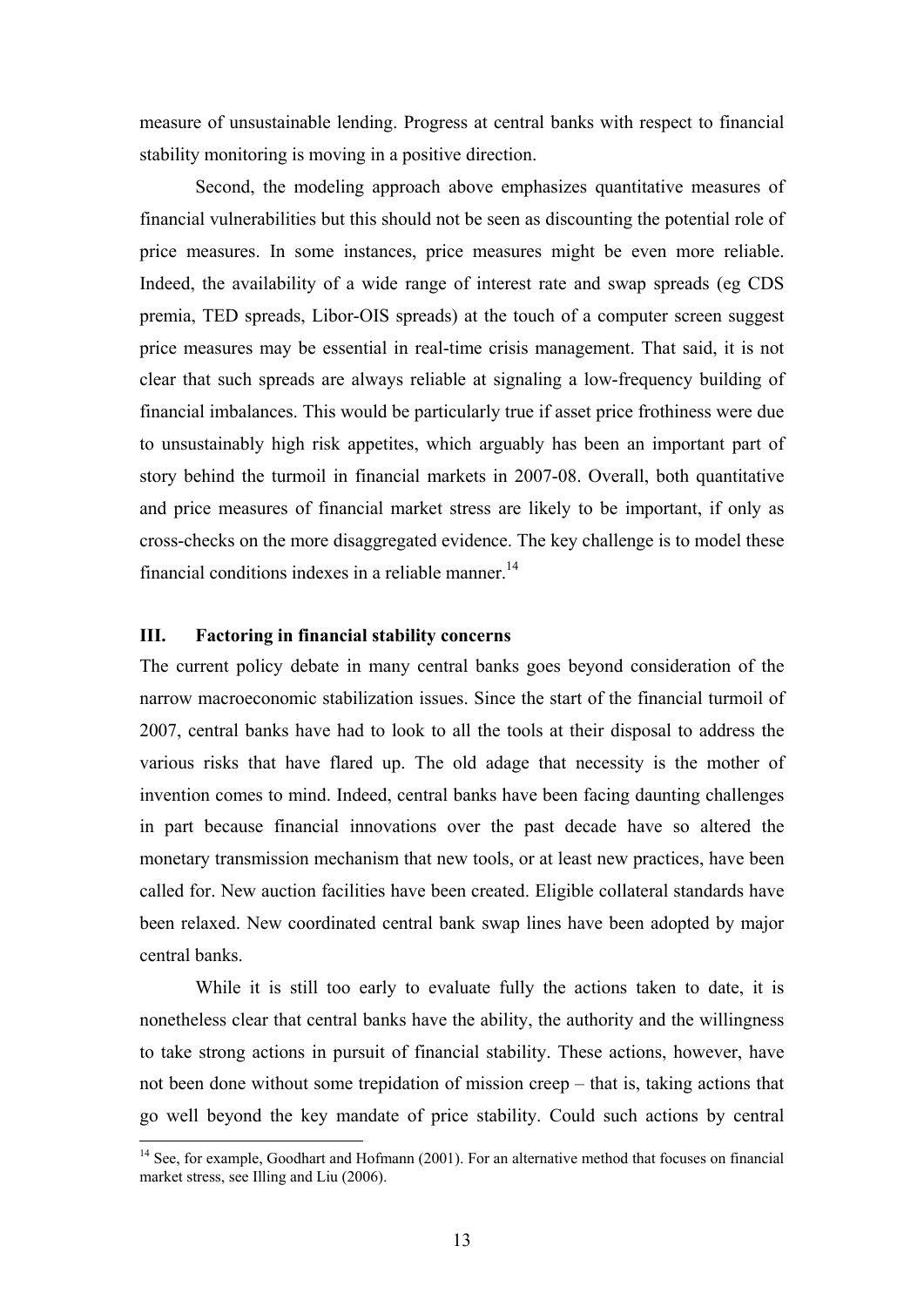banks raise credibility issues? Could such actions be taken by some other, perhaps more appropriate, regulatory agency or government body? These questions raise deep and difficult issues, especially those associated with moral hazard, the consequences for the resilience of financial markets and the appropriate use of lender of last resort powers.

While debates of these issues will likely go on well after the current financial turmoil subsides, a more immediate concern arises from consideration of the appropriate use of policy interest rates as yet another tool to help fix the financial problems. Lower policy rates and the associated boost in liquidity could help to cushion financial markets, ease debt financing burdens and facilitate the cleanup process. While such actions could also help to boost the macroeconomy by strengthening economic and financial fundamentals and by bolstering confidence, easier monetary policy could increase the risk of weakening its commitment, actual or perceived, to price stability.15

The paper now turns to modeling financial stability concerns in order to analyze some, but certainly not all, of the tradeoffs facing central bankers. To preview the findings, the model will provide rather stark implications about the potential benefits of expanding central bank mandates beyond price stability and will offer a rationale for such actions.

#### *Three extensions of the benchmark model*.

1

This section focuses on three different extensions of the benchmark model to highlight some insights about the tradeoffs central banks' face, particularly when addressing concerns about financial stability via the setting of policy interest rates. The first addresses how a central bank might explicitly factor in central bank concerns/mandates about financial stability. The second sheds some light on the quandary in which central banks might find themselves when authorities other than the central bank cannot or will not react to financial stability concerns in a timely fashion. The third speaks to the special complications arising from high impact, low probability risks (ie tail risks).

<sup>&</sup>lt;sup>15</sup> See Borio and Lowe (2004), Borio and White (2003) and Roubini (2006) for a further discussion of these issues. See Gertler (2003) for a more skeptical view.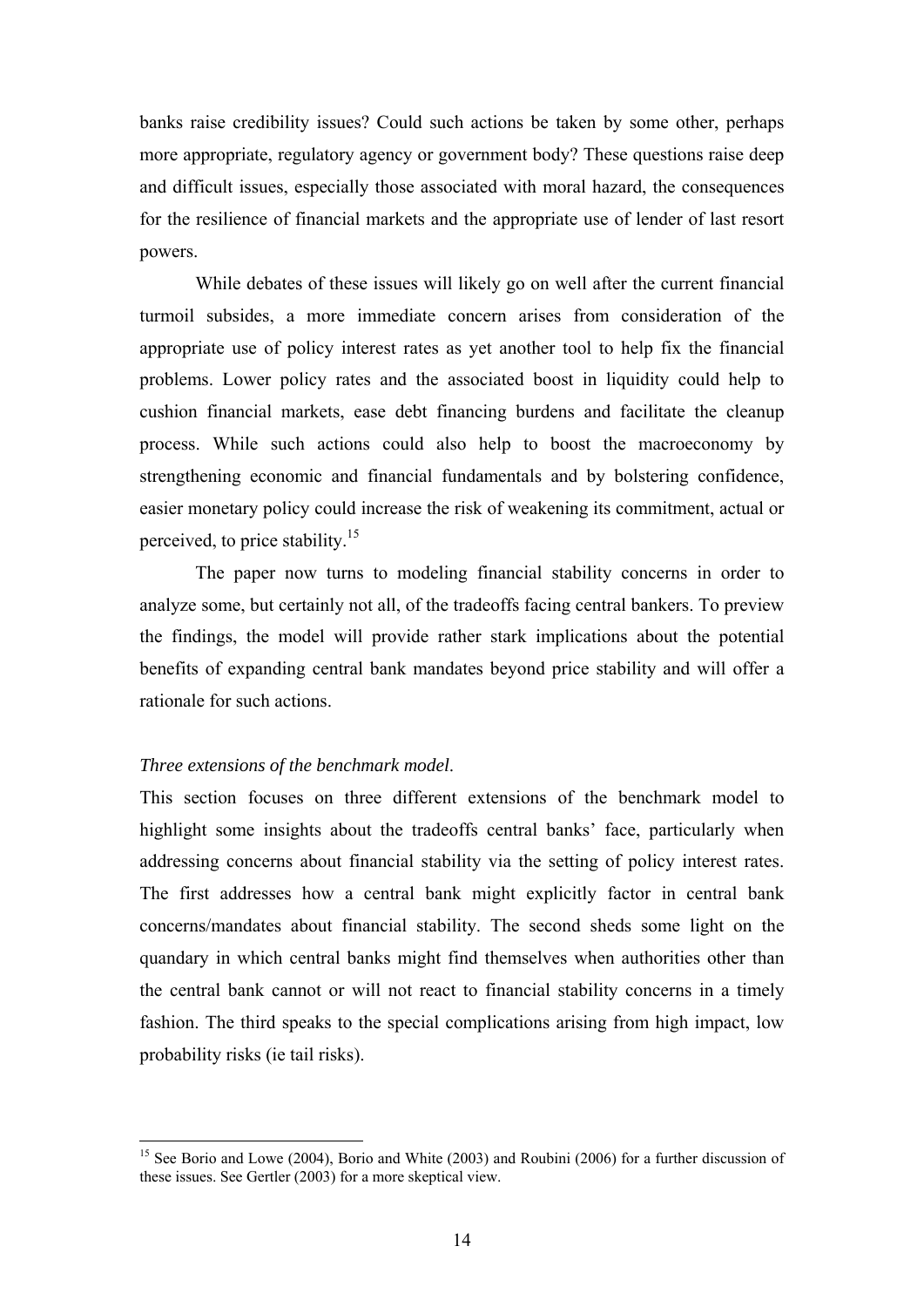*Factoring in general concerns about financial stability*. A way to conceptualize the central bank concerns about financial stability is to alter its preferences with respect to output, inflation and interest rate volatilities. In terms of the model above, this would translate into a modification of equation (2.6). The simplest case to consider would be to merge the preferences for both monetary stability (MS) and financial stability (FS) in an additive fashion:

$$
L_{MS} = \text{var}(y) + \mu_{\pi}^{MS} \text{ var}(\pi) + \mu_{r}^{MS} \text{ var}(r - r_{-1})
$$
  
(3.1) 
$$
L_{FS} = \mu_{y}^{FS} \text{ var}(y) + \mu_{\pi}^{FS} \text{ var}(\pi) + \mu_{r}^{FS} \text{ var}(r - r_{-1})
$$

$$
L = L_{MS} + L_{FS} = (1 + \mu_{y}^{FS}) \text{ var}(y) + (\mu_{\pi}^{MS} + \mu_{\pi}^{FS}) \text{ var}(\pi) + (\mu_{r}^{MS} + \mu_{r}^{FS}) \text{ var}(r - r_{-1})
$$

In this case, the qualitative results of Filardo (2007) would still hold in the sense that the functional form of the central bank's loss function is the same up to the particular values of the weights on inflation, output and interest rate volatility.<sup>16</sup> In light of the typical concerns associated with financial stability, measures of financial vulnerabilities such as household debt burdens would naturally show up prominently in the modeling efforts, especially when thinking about medium-term risks.<sup>17</sup>

Quantitatively, however, financial stability concerns would likely entail the placing of greater relative weight on economic stability versus inflation stability. This would naturally suggest more aggressive actions to smooth output, especially when boom-bust dynamics were particularly worrisome.

This shift is not be a unique implication of this model but would generally be the case when one instrument (ie the policy rate) is used to tradeoff multiple goals. Greater emphasis on financial stability would imply a tilting of central bank actions

<u>.</u>

<sup>&</sup>lt;sup>16</sup> That is, the qualitative results are preserved under affine transformations of the loss function.

 $17$  This assumes that the underlying structure of the macroeconomic, asset price and debt blocks of the model outlined in section II is appropriate. For a pedagogical discussion of alternative central bank preferences for financial stability, this might be fine. But it skirts the deeper issues of how best to add a financial sector into the model and how best to define financial stability. A full treatment of the issues would include microeconomic justification of the underlying theories that lead to financial instability (see, for example, Allen and Gale (2007) and Gai et al (2008)) and the nature of the externalities that call for government regulation in general and actions from the central bank in particular. Goodhart and Tsomocos (2007) in a special journal issue on the theory and applications of financial stability highlight various current approaches to provide a more rigorous definition of policy-relevant financial stability. There are additional issues about how to translate financial stability in a meaningful macroeconomic way (see for example, Haldane et al (2004)).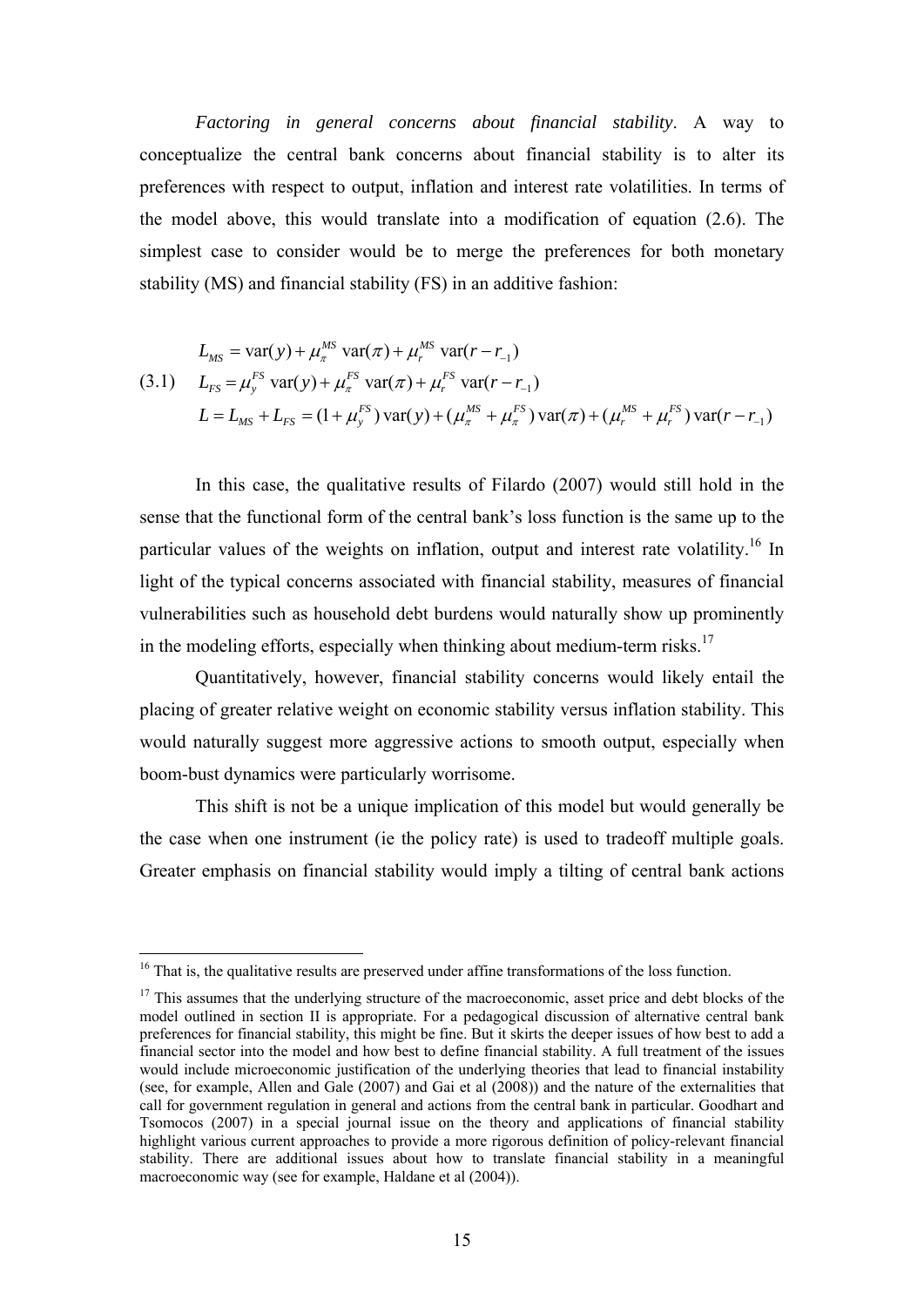away from a narrow mandate of inflation stability.<sup>18</sup> From theory, it may be inadvisable to design frameworks which suffer from this policy assignment dilemma. Arguably though, putting weight on financial stability concerns alongside those of price stability is already business as usual at most central banks. What this model does is provide a more explicit framework with which to explore the possible tradeoffs.

Compounding this assignment problem is the associated practical communication issues. Explaining the subtleties of policy decisions arising from the nexus between monetary and financial stability raises the level of complexity of public discourse and hence increases the risk of miscommunication.

 It is important to note, however, that the analysis based on equation (3.1) is simplified greatly by assuming that central bank preferences can be adequately "mapped" in an additive fashion into variances of output, inflation and interest rates.<sup>19</sup> Much can be gained from analyzing the monetary policy tradeoffs under this assumption, but there are important limitations implied by this assumption about the nature of financial vulnerabilities. In particular, the setup of the model implies that the optimal policy should focus on changes in the expected values of the targeted variables. While this might prove to be sufficient in some situations, it is also possible, if not more likely, that major concerns about financial stability arise from tail-risk, ie low probability but high impact outcomes. Tail risks do not fit well into the benchmark model, and the implications are discussed in greater detail below.

*Central banks going it alone*. The model above might be interpreted as suggesting that central banks "go it alone" in dealing with financial stability issues. Such an interpretation would not be completely off the mark. There is a sense in which governmental authorities other than the central bank are not fully addressing

 $18$  Also see Mussa (2003) on this point. Ideally, this issue of the number of policy instruments and goals (the assignment problem) would call for a unique instrument for each goal. In practice, this ideal might not be achieved. Even in the case where a central bank may have additional instruments in its policy bag (such as policy rates, quantitative measures such as lender of last resort or lender of collateral, and moral suasion), these instruments might prove to be too blunt to address the policy concern in a precise manner. See Fisher and Gai (2005) for a discussion of a range of financial stability instruments that may either support or complicate the ability of central banks to pursue monetary stability. In the situation where other authorities are unwilling or unable to respond with the most appropriate policy instruments, a central bank might be the only feasible option given the constraints on others.

<sup>&</sup>lt;sup>19</sup> It is important to note that the inclusion of the variance of interest rate changes in conventional specifications of central bank preferences also can reflect concerns about the impact of policy rate volatility on financial markets. In this sense, financial stability issues of this type are already incorporated in standard monetary policy models.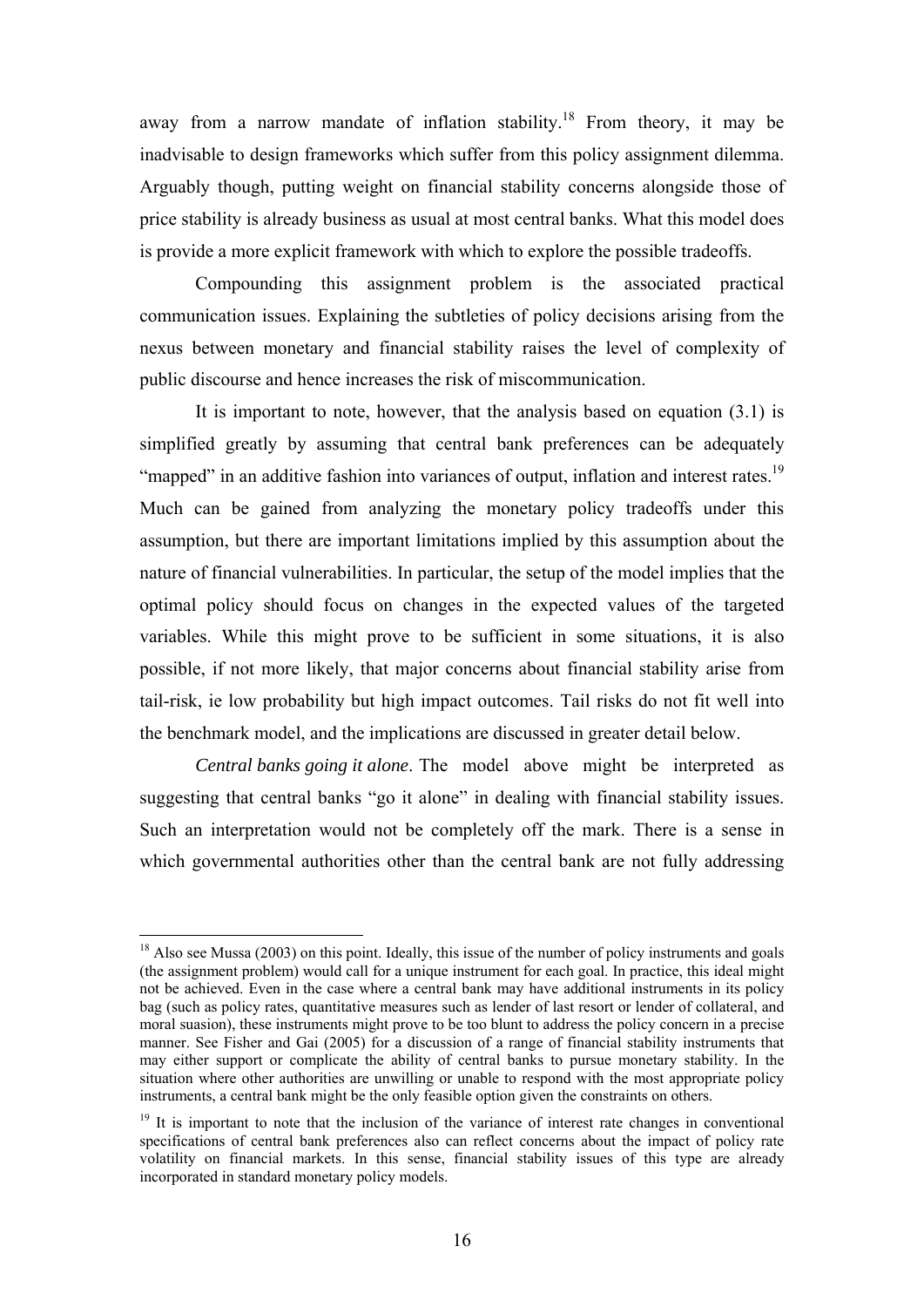the financial stability issues. In such a vacuum, central banks may find themselves obliged to help.

 This might motivate an extension to the preferences in (3.1). Rather than always weighing the implications of financial stability in terms of variances of output, inflation and interest rates in policy decisions at all times, it might be more appropriate to model central bank behavior in a particular state-dependent way. During normal times, central banks would largely rely on other governmental authorities to attend to financial stability issues. Regulators and prudential authorities would address soundness and safety concerns in the bank and non-bank financial sector. The central bank would focus on price stability. However, during periods of imminent financial instabilities, the central bank would place weight on financial stabilities and hence adopt different preferences. These state-dependent preferences might be appropriately modeled in the following way:

$$
(3.2)\ \n\begin{aligned}\n&L = L_{MS} + I(s_t)L_{FS} \\
&= (1 + I(s_t)\mu_s^{FS})\text{var}(y) + (\mu_{\pi}^{MS} + I(s_t)\mu_{\pi}^{FS})\text{var}(\pi) + (\mu_{r}^{MS} + I(s_t)\mu_{r}^{FS})\text{var}(r - r_{-1})\n\end{aligned}
$$

.

where  $I(s_t) = \begin{cases} 0, & \text{if normal times} \\ 1, & \text{if imminent financial instabilities} \end{cases}$ 

 The implications for policy responses flow directly from equation (3.2). In the normal times when financial instabilities are minimal or when other governmental authorities are adequately attending to the concerns, the central bank would respond in a way consistent with the models in section II. Otherwise, the central bank would alter its reaction function (ie the weights in the Taylor-type rule) in the manner suggested by equation  $(3.1)$ .

Beyond the specification of the weights in the Taylor-type rules, the statedependent preferences raise some important policy considerations about the appropriate role of central banks. On the one hand, some would likely raise objections to central banks diverting their eyes from the main goal of price stability. Such actions could adversely affect credibility and all that entails. On the other hand, as the current market turmoil has illustrated, central banks might be, at times, the only institutions that have the resources and ability to move flexibly enough in an emergency.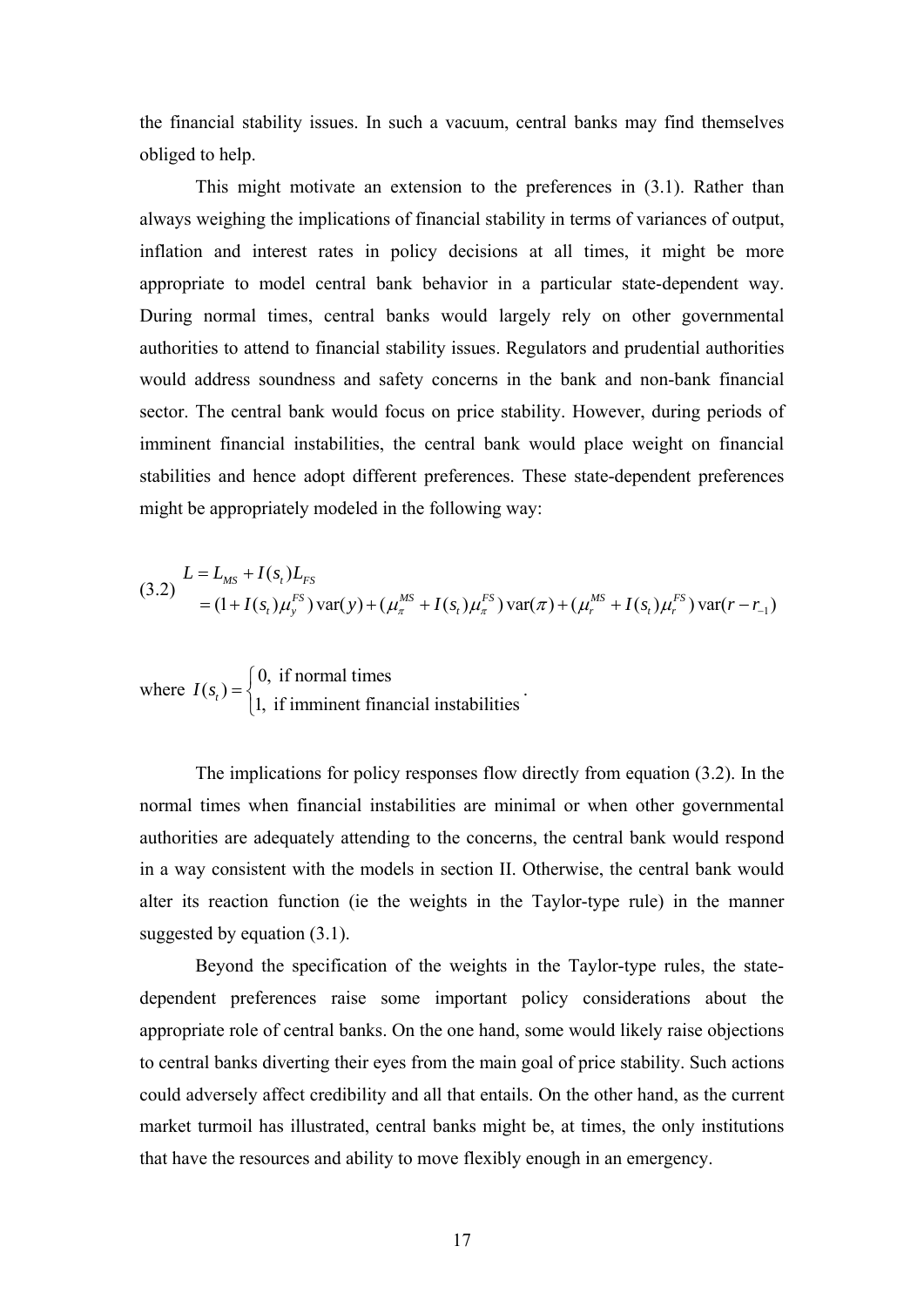For instance, the recent policy response to financial troubles at Bears Sterns and the setting up of the Primary Dealer Credit Facility at the Federal Reserve Bank of New York required a nimble institution with considerable credibility. The actions appeared to boost confidence that financial markets were fundamentally sound. The aggressive cut in US policy rates, especially in contrast to the actions of other central banks, also appears to be part the Federal Reserve's approach to the current situation. Despite putative success so far, questions remain. Could other bodies have dealt with the concerns? What would have been the risks? What risks has the Federal Reserve taken both, directly, in terms of the quasi-fiscal action of writing a free option and, indirectly, in terms of possibly distorting the incentives of market-based financial intermediation and the central bank's credibility as an inflation fighter?

All this goes to the point that central banks may find themselves in difficult situations where, as a representative of the government, they are the only feasible option, however undesirable from the perspective of the mandate of price stability. The bigger question is not whether or not to act in an emergency but whether, in a risk management approach to monetary policy, central banks should take such actions into account.

In terms of the tradeoffs associated with using policy rates in 'going it alone', the benchmark model can be informative. Underlying the law of motion of the asset price bubbles described in equation (2.4) is a set of relationships between the economic environment and the endogenous behavior of the bubbles. For example, the transition probability of an asset price bubble, be it a housing price bubble or a stock market bubble, is modeled as having the following functional form in Filardo (2007):

$$
(3.3) P(\text{bubble at t } | \text{ bubble at t-1}, y_{t-1}, r_{t-1}, \tau_{t-1}) = \frac{\exp(2.5+1.1y_{t-1}-0.4r_{t-1}-0.1\tau_{t-1})}{1+\exp(2.5+1.1y_{t-1}-0.4r_{t-1}-0.1\tau_{t-1})}.
$$

This indicates that the probability of an asset price bubble at time *t* is a function of whether the economy was already in a bubble state at time *t-1*, as well as the state of the economy. If in an expansion, the probability of a bubble continuing is higher than otherwise and, if the central bank is easing monetary policy, the bubble is more likely to continue. To some extent, the bubble longevity variable,  $\tau$ , can be interpreted as a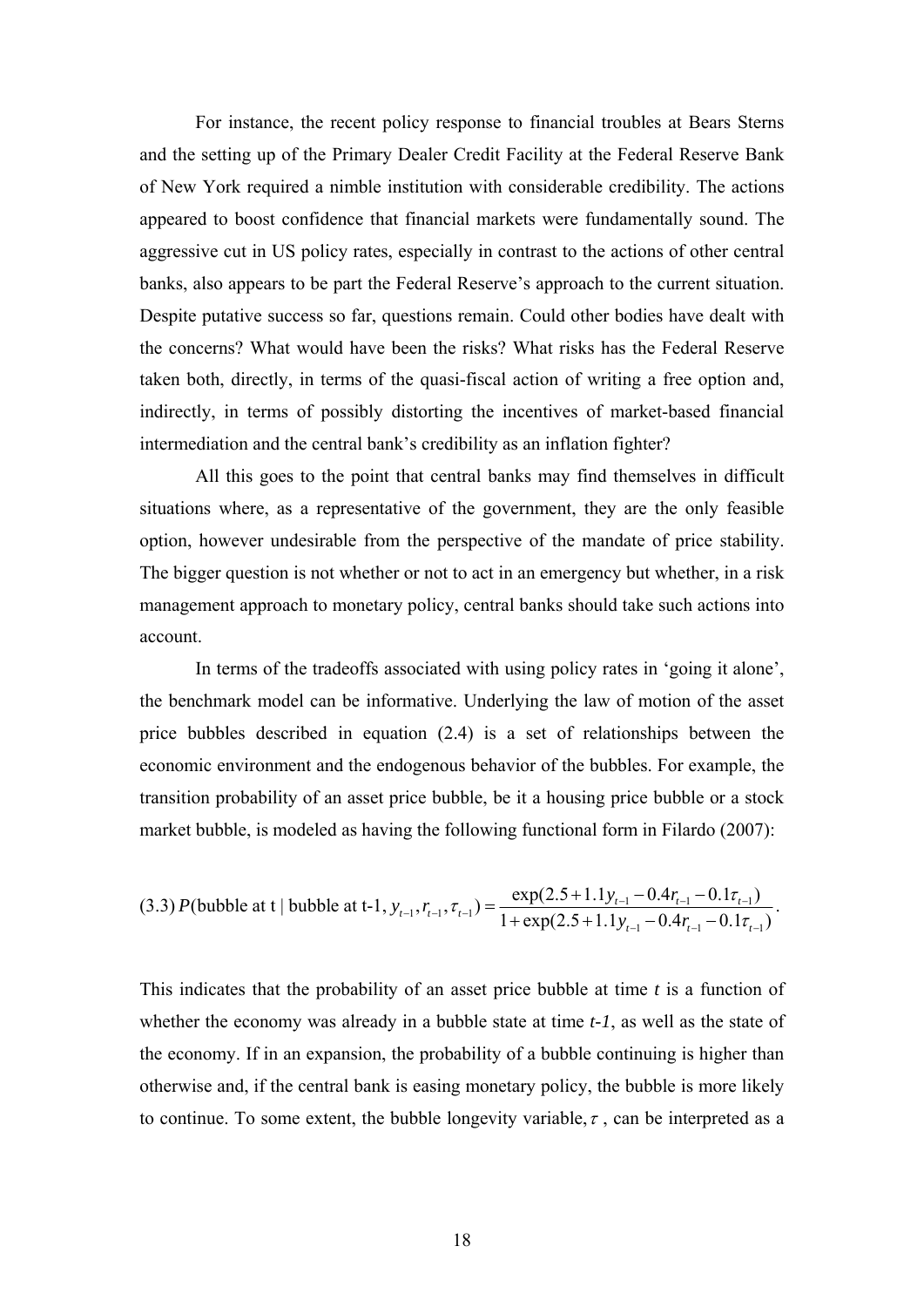measure of regulatory forbearance<sup>20</sup>, and it can provide a means with which to get a sense of the tradeoffs that central banks face if other governmental bodies are reluctant or unable to respond to bubbly conditions. For example, if bank regulators failed to react to a lowering of mortgage lending standards to highly leveraged households, one could reasonably argue that excessive lending would boost the longevity of a housing bubble. In this framework, greater forbearance can be modeled as a larger (negative) impact coefficient on  $\tau$ .<sup>21</sup>

 Simulations of this possibility confirm one's intuition that the greater the forbearance by other government bodies, the greater the incentive for the central bank to step in and react more aggressively to bubbly asset prices. In a sense, as the liquidity in the proverbial punchbowl flows in faster, the central bank should work harder to siphon the excess liquidity by tightening monetary policy.

The transition probability for the bubble (equation  $(3.3)$ ) in this benchmark model also captures endogenous feedback from economic and financial developments to the behavior of the asset price bubble. Accordingly, actions by the central bank would affect the expected duration and size of bubbles, through the (lagged) impact of interest rates directly and on output  $(y)$  indirectly. In the case of higher policy interest rates, the expected duration of the bubble and the expected peak size would tend to decline. In the extended version of the model based on equation (2.9), the endogenous interactions of monetary policy actions and household debt  $(D<sub>r</sub>)$  would also factor in. Higher interest rates would tend to impede the growth in debt due to exuberance and reinforce the downward pressure on the expected duration and expected peak size.<sup>22</sup>

<u>.</u>

 $20$  Technically, it is a measure of duration dependence, ie the tendency that asset price bubbles can collapse eventually under their own weight.

<sup>&</sup>lt;sup>21</sup> This interpretation of  $\tau$  might be viewed as being too narrow. It can also be viewed as a measure of asset price momentum. It might be reasonable to assume that, from the perspective of the central bank, asset price bubbles tend to have a momentum that prevents 'acceptable' movements in the policy rate to reverse their trajectory. This underlying momentum could be captured by constant term and  $\tau$ . Intuitively, it provides a way to weaken the link between asset price dynamics and the actions of the monetary authority.

<sup>&</sup>lt;sup>22</sup> For example, growing financial imbalances in the form of unsustainable debt levels,  $\tilde{D}_{t-1}$ , might be modeled as having a negative impact on the bubble's transition probability; greater debt imbalances raise the risk of a asset price bubble collapse in the sense that the financial imbalances are more likely to unwind under their own weight. However, if  $D_{t-1}$  primarily acts as a signal of underlying bubble conditions, then the modeling of role of  $\tilde{D}_{t-1}$  might be more complicated but nonetheless generate similar policy tradeoffs. For example, the financial imbalances' influence might be best captured in the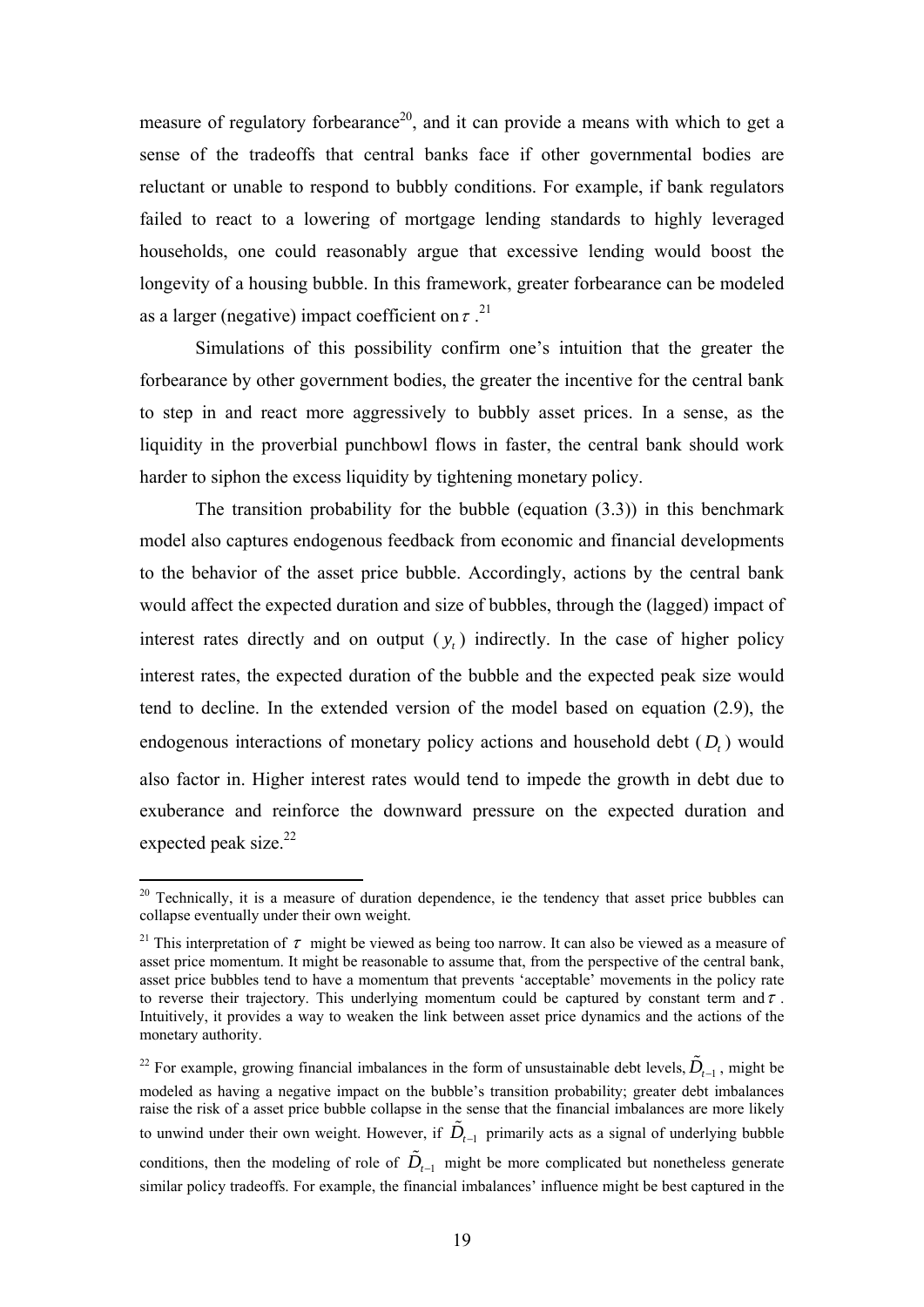Given this linkage between monetary policy and bubbles, two types of policy strategies are suggested. The first are called *defensive strategies*. They are the ones aimed at pricking asset price bubbles as a means to cushion the economy from a larger and more painful correction in the future. In this model, significantly higher policy interest rates would tend to dash the irrational exuberance that was driving asset prices. In practice, higher interest rates directly drive up the discount on future payouts from assets and would lower the prospects for economic activity. Together, these would tend to reduce the incentives to borrow, to raise the cost of existing debt servicing and, ultimately, to take the wind out of the sails of asset prices. In this scenario, household debt might be a good indicator of the effectiveness of monetary policy.23

The model also suggests other, more controversial, strategies – the *opportunistic strategies*. Strictly speaking, such strategies suggest that central banks might want to foster favorably conditions for positive bubbles when the economy is weak and for negative bubbles when the economy is strong.<sup>24</sup> To many this may sound odd. But a more compelling interpretation is based on confidence building. To the extent that the economy is weak or suffering a crisis, the central bank might like to talk up the economy, ie cheerleading, in order to engender confidence. Conversely, if the economy is strong, the central bank would like to rein in the exuberance, possibly by reiterating the downside risks to the forecast owing for example to overleveraging of household balance sheets and the possible nonlinear and outsized possible reactions to a slowdown. Taking this perspective, opportunistic strategies do not seem to be wildly at odds with what central banks actually do.

Both types of strategies – defensive and opportunistic – in theory are suggested by the model. But, their practical importance is likely to be greater when considering the nexus of financial and monetary stability. The additional concern

updating equations of a nonlinear Kalman filtering algorithm of the type in time-varying Markov switching models. In either case, tighter monetary policy would tend to lower the probability of the continuation of a bubble.

<sup>&</sup>lt;sup>23</sup> Some commentators argue that such defensive strategies are too risky, in part because of the difficulty in identifying bubbles. Another part of the argument appears to rest on the assumption that pricking bubbles is too hard to calibrate with any sense of confidence; there is a sense of resignation that markets are likely to be better at defusing bubbles than central banks. Both arguments are empirical in nature. The recent financial turmoil may be seen as undercutting the strength of both arguments.

 $24$  Also see Blanchard (2000) on this point.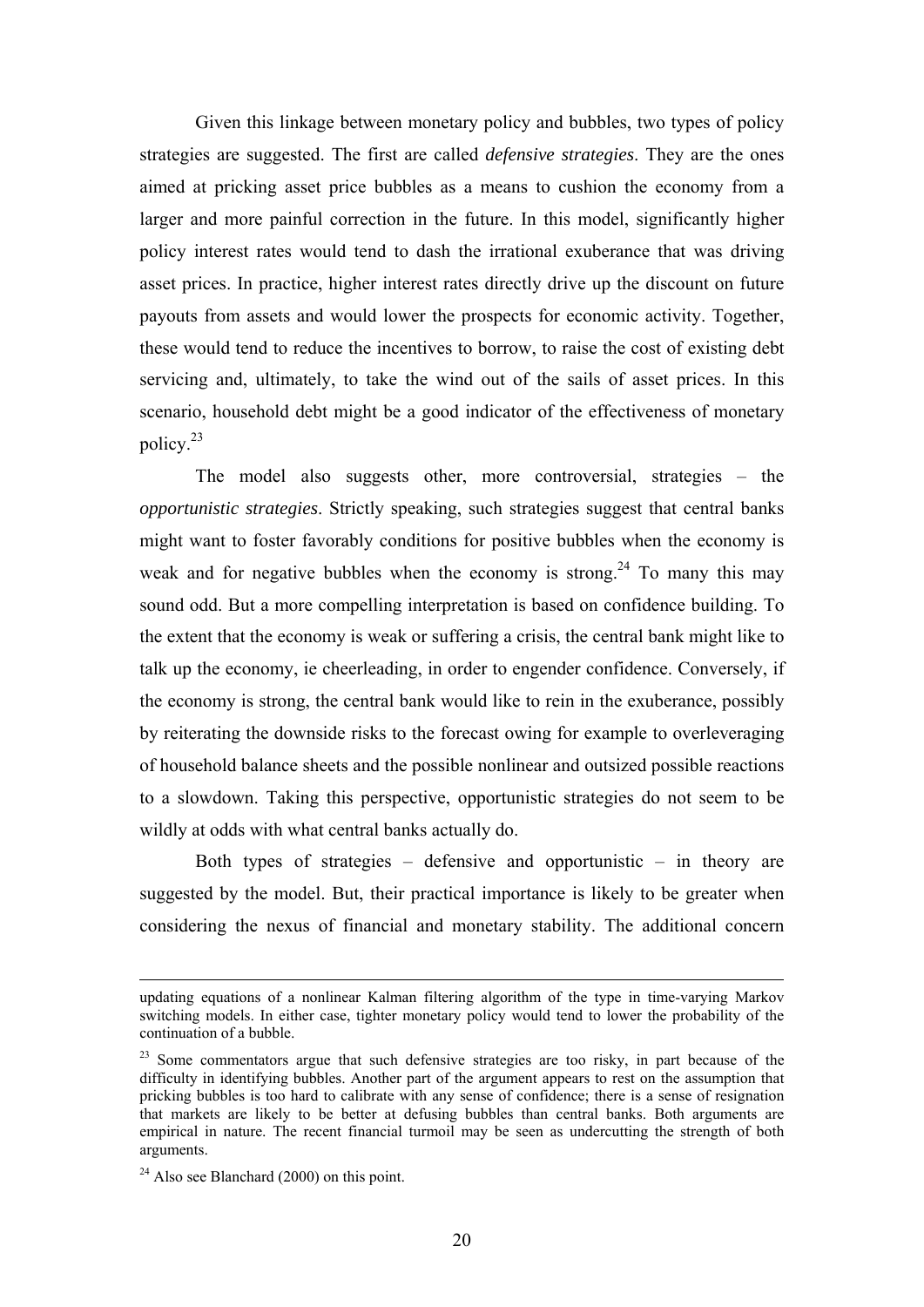about financial stability naturally provides greater ammunition for those advocating a more pro-active approach to conditions characterized by bubbles rather than to macroeconomic stabilization alone. This would apply to central bank efforts both during the build-up phase of the bubble and the collapse. In either case, though, central banks might find it very difficult to calibrate the policy responses with a sense of confidence.

Arguably, recent events underscore the possibility that central banks (and other governmental bodies) were behind the curve during the build-up phase of the financial vulnerabilities. And, by all accounts, central banks are now facing very serious financial sector problems that may spillover to the global economy. One silver lining to the current crisis is that banks were generally well capitalized going into the turmoil. If they had not been, the depth and duration of the crisis could have been much worse. Higher household debt levels, on the other hand, have been a contributing factor to the cause and the propagation of the shocks to the system. More research into the current situation to understand the various causes, consequences and implications for the future is called for.

*Dealing with high impact, low probability risks*. As noted above, the mapping of financial stability concerns into variances of output, inflation and interest rates might not be a good characterization of the policy environments that most concern central banks. Indeed, some have argued that financial instabilities are best thought of as low probability, high impact events that might justify time-varying policy rules.

Two different assumptions have been put forth in recent years to justify timevarying policy rules. The first models the central bank as having state dependent preferences. The second models tail-risk, which implies very nonlinear central bank reactions during periods of relative turbulence compared with periods of relative quiescence.

A state-dependent preferences approach to financial stability concerns was proposed by Svensson (2003) and explored by Disyatat (2005). This amendment to the benchmark monetary policy model reflects the fact that central banks, from time to time, will be expected to step in to help preserve the stability of the financial system or they may have to contribute to a financial sector clean up. Given these events are sufficiently rare, the central bank can typically focus on conventional monetary stability issues with little prejudice towards financial stability most of the time. At other times, when financial instabilities arise, however, central banks may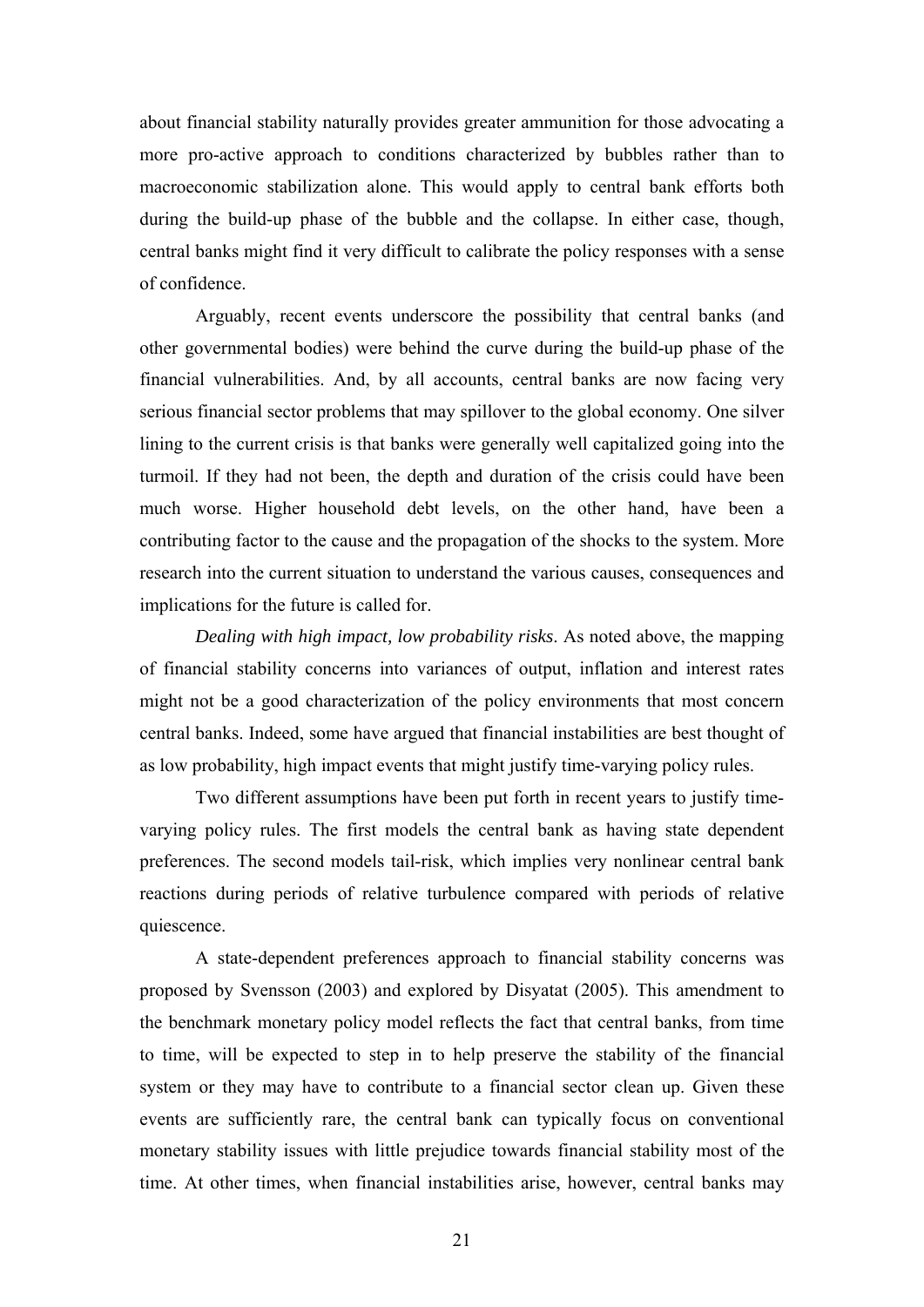need to switch to alternative policy rules that better address the needs of the public welfare.

This might suggest transforming standard central bank preferences by adding a more complicated state-dependent measure of financial imbalances. Following Disyatat (2005), we could re-write equation (3.1)

(3.4)  
\n
$$
L = \text{var}(y) + \mu_{\pi} \text{ var}(\pi) + \mu_{r} \text{ var}(r - r_{-1}) + \Gamma(\widetilde{D})^{2},
$$
\nwhere  $\Gamma = \begin{cases} = 0, \text{if } \widetilde{D} \le \overline{D} \\ > 0, \text{otherwise} \end{cases}$ .

The optimal monetary policy rule implied by these preferences would be similar to that of the benchmark model in Section 2. During periods of imminent financial instability, the policy rule would switch to one with more weight on measures of debt. It is important to note here that the mandate of price stability is not abandoned but rather weighed along with the competing goal of financial stability.

Three practical implications flow from this extension. First, inflation problems that might arise during a period of imminent financial crisis are likely to be dealt with less aggressively, and hence deviations of inflation from implicit or explicit targets are likely to be larger and to be brought back to target more slowly. Second, these preferences also suggest that if financial stability concerns were being appropriately addressed by other governmental bodies, the central bank would generally keep a closer focus on price stability. Third, at the tipping point for a switch between policy rules, policy interest rates could swing abruptly, in contrast to the general implications in more conventional models that central banks should react gradually to changing economic conditions.

While these three implications are hardly novel, the modeling exercise here illustrates that modeling options do exist to address this nexus of monetary and financial stability. More research into understanding the factors driving financial instabilities can, in principle, help to illuminate some of the trade-offs that central banks face in practice.

One drawback of the state-dependent preference approach implied by equation (3.4) is that it might not depart too far from the certainty-equivalence modeling world where expected values of the targeted variables are sufficient to characterize the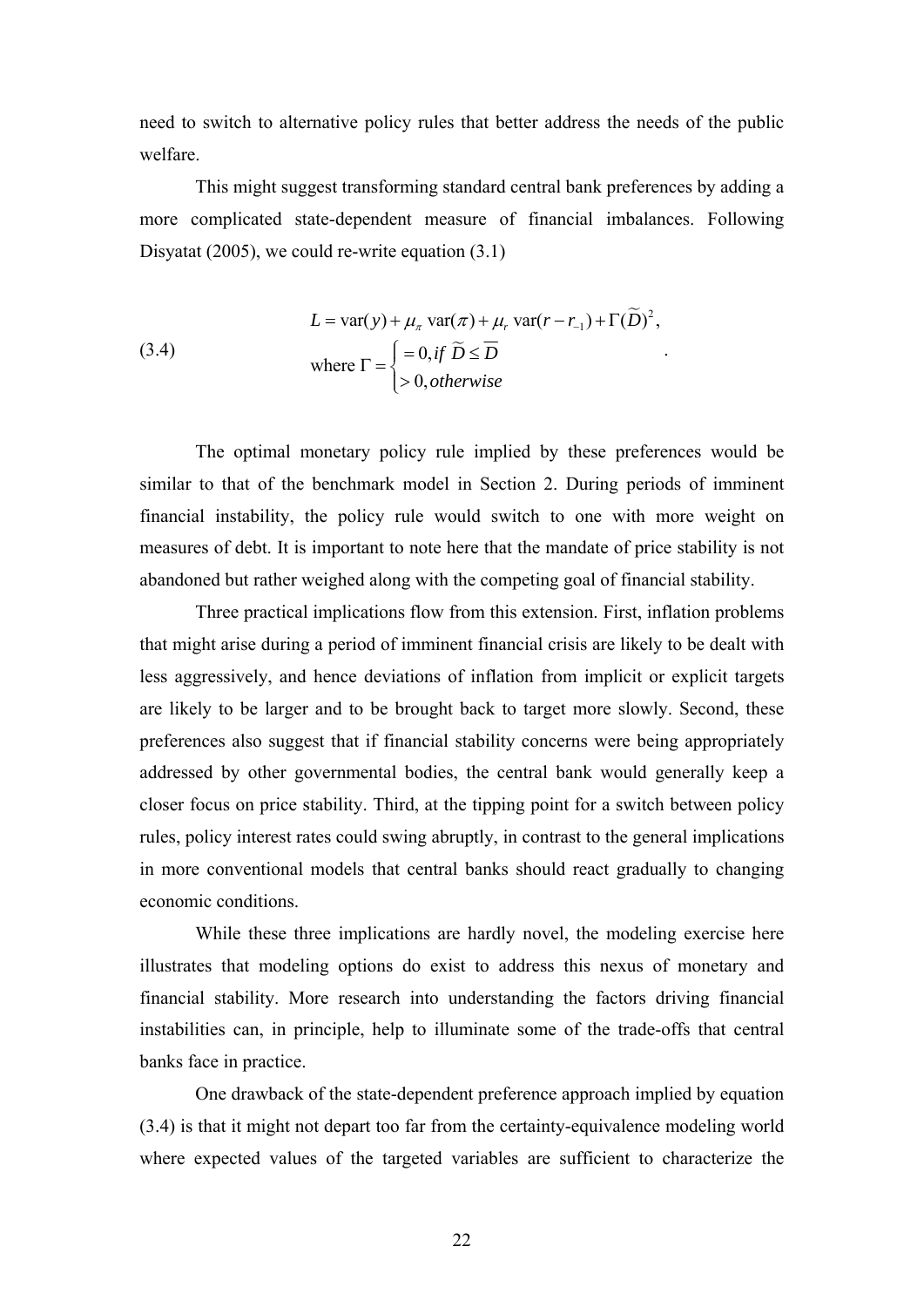policy reaction function. To be sure, central bank behavior would be non-linear at the tipping point. But on either side of the tipping point, the reaction function would be linear in the measure of household debt. Another way to make this point is that even though the preferences switch, the shocks in the other blocks of the model are normally distributed.

An alternative approach would be to emphasize the possibility that very nonlinear monetary policy rules could arise from tail risks, ie non-normal shocks.<sup>25</sup> While a detailed discussion of the robust control in the presence of tail-risk goes beyond the scope of this paper, there are some conceptual issues worth mentioning. Three practical implications of tail risks for monetary policy were recently summarized by Mishkin (2008):

First, strong policy actions are called for. It is well known that additive uncertainty (eg assuming normally distributed errors) of the Brainard (1967) type calls for policy gradualism. Tail risks, however, call for more significant actions to insure against very bad outcomes. Arguably, such tail risks would rise with the level of household leverage. Second, central banks should move promptly as significant tail risks are realized. In the benchmark model case, by way of contrast, policy rules tend to suggest that central banks smooth policy responses over time. Third, policy actions should be decisive and the reasoning behind the actions should be transparent. In this case, actions are equivalent to taking out insurance against the low probability events (ie the tail risk events) that may have very dire consequences. It is important to make clear that the insurance motive arises from the tails of the distribution of likely outcomes rather than from a shift in the mode of the distribution (ie the most likely outcome). Graph 3.2 illustrates this difference.

<sup>&</sup>lt;sup>25</sup> See Cecchetti (2006) and Gochoco-Bautista (2008) on the empirical relevance of such concerns.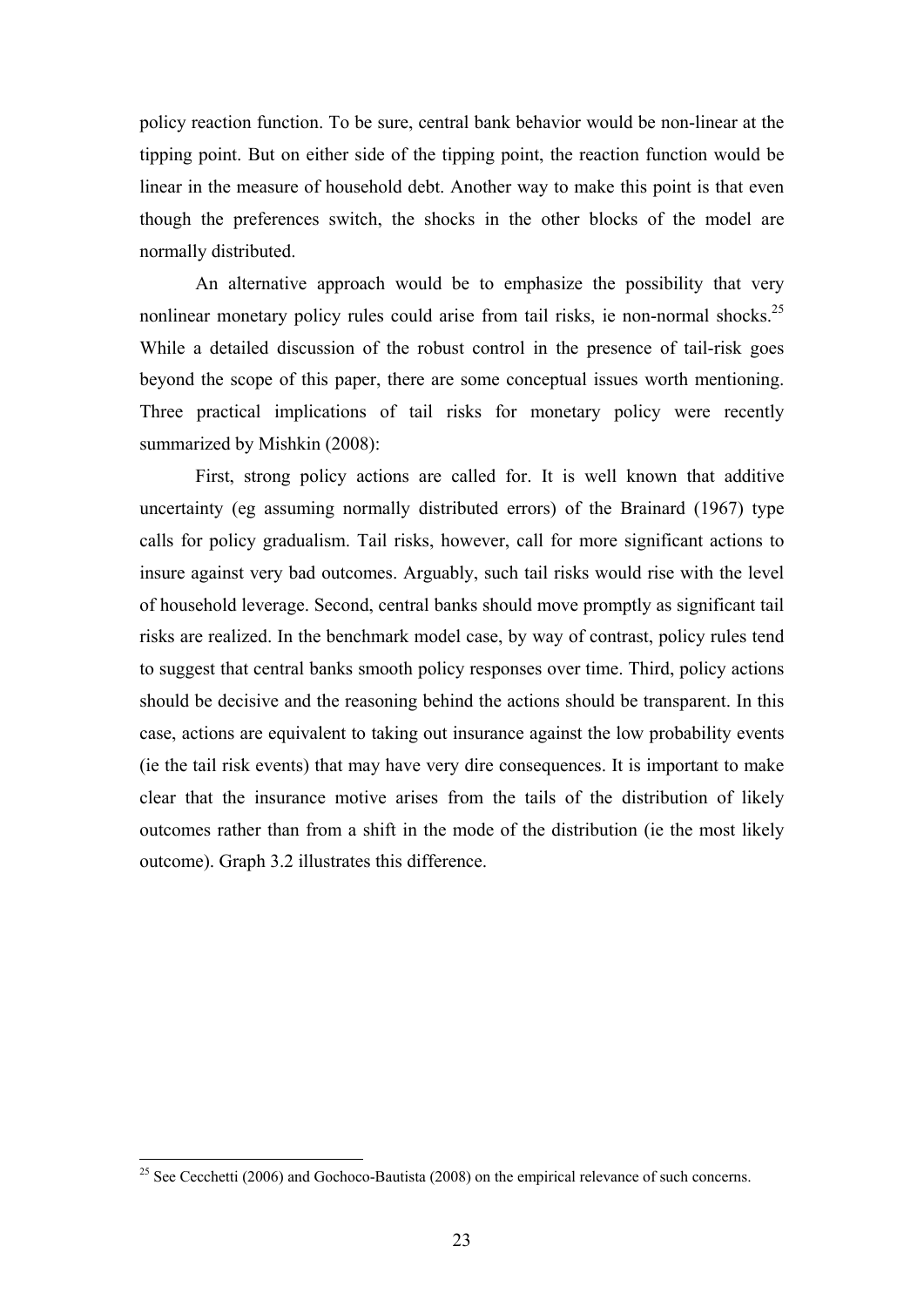

## **Conclusions**

This paper began with the observation that credit growth, especially to households, has been a defining feature of economic environments that appear to have been correlated with past and current financial turmoil, and ended with a discussion of how central banks might want to respond to low probability, high impact risks that can be associated with such developments. To be sure, current attempts to model such issues are a work in progress. And the current financial market turmoil illustrates just how hard it is to tailor responses to problems that arise in real-time and, in some sense, are problems because they often include new dimensions with no historical precedent.

 This paper highlights the fact that a rise in household debt, in and by itself, is not a sufficient reason to call for a monetary policy response. Rather, the impact on monetary policy decisions should depend on the particular role that household debt plays in an economy. The various extensions developed in the paper underscore the possibility that an economy subject to significant liquidity constraints would call for a very different policy response from one where household debt played a role in boombust dynamics. Further complicating the policy tradeoffs is the likelihood that most economies could be subject to both roles at the same time. Calibrating the policy implications in such a setting would require a clear understanding of the relative importance of the roles and the likely outcomes, including the possibility of significant tail risks arising from financial instabilities and, in the extreme, full blown credit crunches.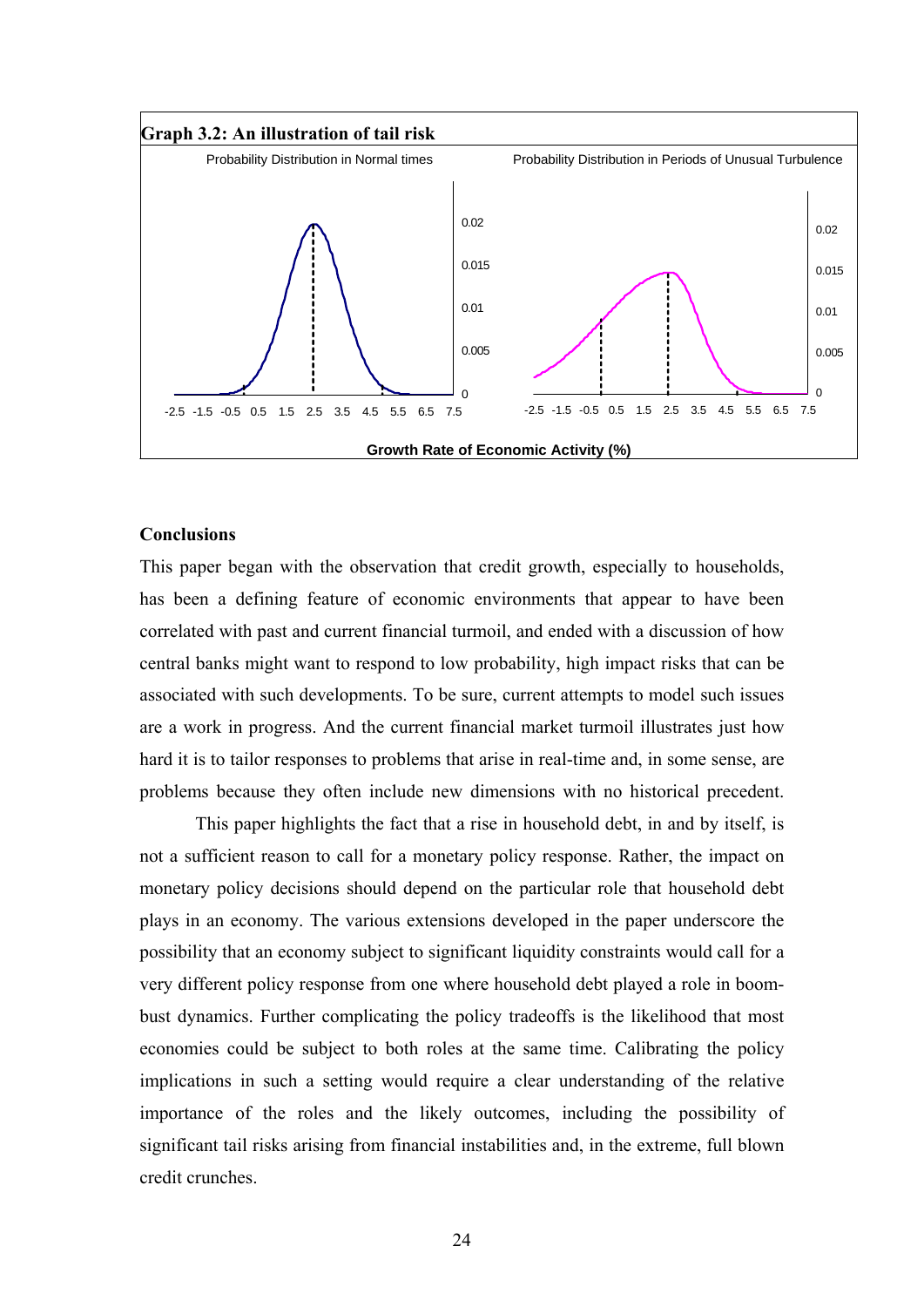More research is called for. First, and foremost, better measures of financial instability are needed. Empirical work to date has provided some leads worth pursuing. At the aggregate level, credit aggregates stand out in this respect. Increasingly, though, more efforts to bridge the gap between the detailed micro data and aggregate measures of instability are needed. Given the various ways in which financial instability can arise, a suite of models is likely to be the way forward.<sup>26</sup> Naturally, different types of financial instability will likely call for different types of measures.

The more difficult angles to grapple with, however, are the interactions amongst the various players at the centre of financial instabilities. On the one hand, financial market participants are human and do not always act as the sophisticated mathematical financial models suggest. In extreme conditions, participants may simply stop trading in the face of Knightian risks. The recent turmoil has illustrated just how serious a risk this is. In such circumstances, it may be difficult to know, with even a moderate degree of confidence, the combination of policy efforts that are necessary to restore confidence and accelerate a return to normalcy.

On the other hand, the behavior of governmental bodies also affects the options facing central banks. Forging common diagnoses, prescriptions and coordinated actions across regulatory, prudential, fiscal and monetary authorities appears to remain a significant challenge. Moreover, globalization raises additional dimensions of interactions related to cross-border spillovers and policy jurisdictions.

Whether simple models can be written down to capture all these issues in an adequate and insightful way is an open question. In the meanwhile, though, central bankers nonetheless will have to confront reality. In this sense, modest quantitative steps, while surely leaving much to be explained, might offer useful ways to think about the complex issues.

#### **References**

1

Akram, F, and Ø Eitrheim (2006): "Flexible inflation targeting and financial stability: Is it enough to stabilise inflation and output?", *Norges Bank Working Paper*, no 2006/7, July.

Allen, F, and G Gale (1999): "Bubbles, crises, and policy", *Oxford Review of Economic Policy*, vol 15, no 3, pp 9–18.

 $^{26}$  A range of historical financial crises is studied in recent research by Reinhart and Rogoff (2008).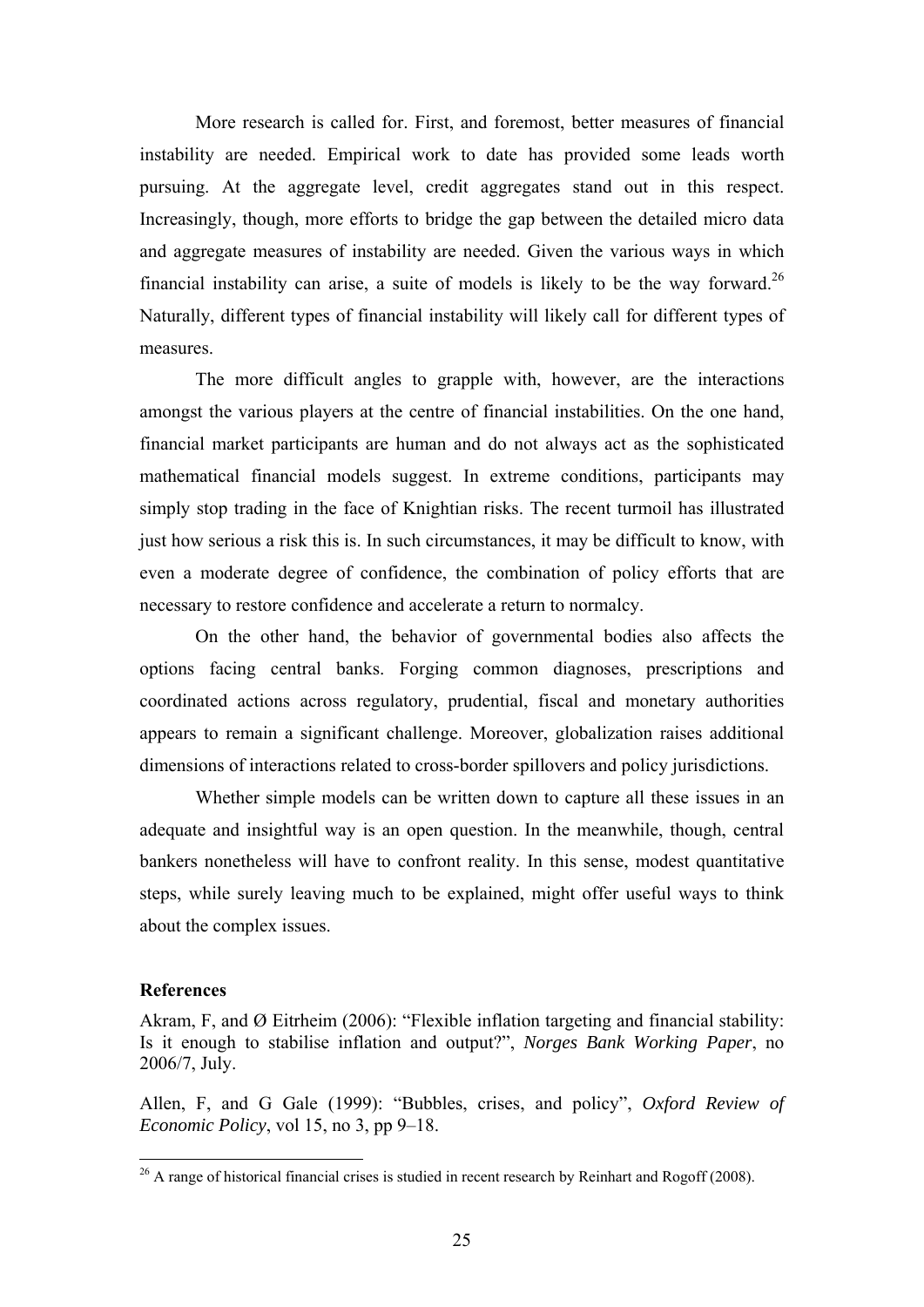Allen, F, and G Gale (2007): Understanding Financial Crises, Oxford: Oxford University Press.

Assenmacher-Wesche, K, and S Gerlach (2008): "Ensuring financial stability: financial structures and the impact of monetary policy on asset prices", unpublished Institute for Monetary and Financial Stability working paper, January.

Bernanke, B, and M Gertler (1999): "Monetary policy and asset price volatility", in New Challenges for Monetary Policy, A Symposium Sponsored by the Federal Reserve Bank of Kansas City, Jackson Hole, Wyoming, 26–29 August.

 $-$  (2001): "Should central banks respond to movements in asset prices?", *American Economic Review*, May.

Bernanke, B, M Gertler and S Gilchrist (1999): "The financial accelerator in a quantitative business cycle framework", in The Handbook of Macroeconomics (J Taylor and M Woodford, eds), North-Holland.

Blanchard, O (2000): "Bubbles, liquidity traps and monetary policy", Japan's Financial Crisis (A Posen and R Mikitani, eds), International Institute of Economics: Washington DC.

Borio, C, and P Lowe (2004): "Securing sustainable price stability: should credit come back from the wilderness?", *BIS Working Papers*, no 157, July.

Borio, C, and W White (2003): "Whither monetary and financial stability? The implications of evolving policy regimes", in Monetary Policy and Uncertainty: Adapting to a Changing Economy, A Symposium Sponsored by the Federal Reserve Bank of Kansas City, Jackson Hole, Wyoming, 28–30 August.

Bordo, M, and O Jeanne (2002): "Monetary Policy And Asset Prices: Does 'Benign Neglect' Make Sense?", *International Finance*, Summer.

Brainard, W (1967): "Uncertainty and the effectiveness of monetary policy", *American Economic Review*, May.

Cecchetti, S (2006): "Measuring the macroeconomic risks posed by asset price booms," *NBER Working Paper*, no 12542, September.

Cecchetti, S, H Genberg, J Lipsky and S Wadhwani (2000): "Asset prices and monetary policy", A Report Prepared for a Conference on Central Banks and Asset Prices, organized by the International Centre for Monetary and Banking Studies, Geneva, May.

Cecchetti, S, H Genberg and S Wadhwani (2003): "Asset prices in a flexible inflation targeting framework", in Asset Price Bubbles: The Implications for Monetary, Regulatory, and International Policies (W Hunter, G Kaufman and M Pomerleano, eds), MIT Press: Cambridge.

Debelle, G (2004): "Household debt and the macroeconomy", *BIS Quarterly Review*, March.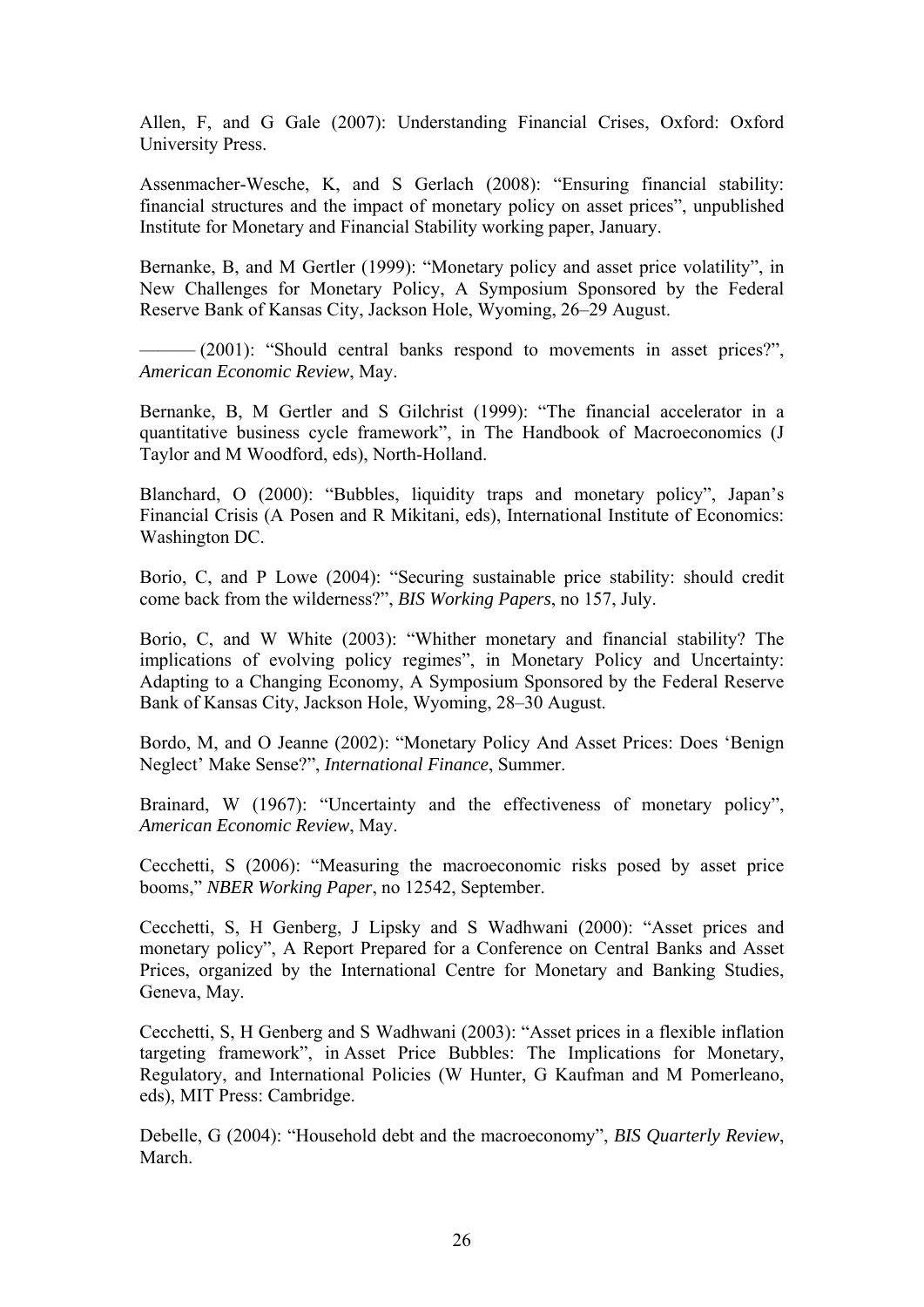Disyatat, P (2005): "Inflation targeting, asset prices and financial imbalances: conceptualizing the debate", *BIS Working Papers*, no 168, January.

Filardo, A (2007): "Asset price bubbles and monetary policy: a multivariate extension", unpublished BIS working paper, June.

Filardo, A, and S Gordon (1999): "Business cycle turning points: two empirical business cycle model approaches", in Nonlinear Time Series Analysis of Economic and Financial Data (P Rothman, ed), Kluwer Academic Publishers: Boston.

Gai, P and C Fisher (2005): "Financial stability, monetary stability and public policy", *Bank of England Quarterly Bulletin*, Winter.

Gai, P, S Kapadia, S Millard, and A Perez (2008): "Financial innovation, macroeconomic stability and systemic crises", *Economic Journal*, March.

Gertler, M (2003): "Commentary", in Monetary Policy and Uncertainty: Adapting to a Changing Economy, A Symposium Sponsored by the Federal Reserve Bank of Kansas City, Jackson Hole, Wyoming, 28–30 August.

Gochoco-Bautista, M (2008): "Asset prices and monetary policy: booms and fat tails in East Asia", *BIS Working Papers*, January.

Goodhart, C, and B Hofmann (2001): "Asset prices, financial conditions and the transmission of monetary policy", Federal Reserve Bank of San Francisco Proceedings of a Conference on Asset Prices, Exchange Rates and Monetary Policy, February.

Goodhart, C, and D Tsomocos (2007): "Financial stability: theory and applications", *Annals of Finance*, January.

Greenspan A (1999): "General discussion: monetary policy and asset price volatility", in New Challenges for Monetary Policy, A Symposium Sponsored by the Federal Reserve Bank of Kansas City, Jackson Hole, Wyoming, 26–29 August.

Gruen, D, M Plumb and A Stone (2003): "How should monetary policy respond to asset price bubbles?", *Reserve Bank of Australia Conference Volume*.

Haldane, A, S Hall, V Saporta and M Tanaka (2004): "Financial stability and macroeconomic models, *Bank of England Financial Stability Review*, June.

Illing, M, and Y Liu (2006): "Measuring financial stress in a developed country: an application to Canada", *Journal of Financial Stability*, October.

Kent, C, and P Lowe (1997): "Asset-price bubbles and monetary policy", *Reserve Bank of Australia Working Paper*, December.

Mishkin, F (2008): "Monetary policy flexibility, risk management and financial disruptions", speech at the Federal Reserve Bank of New York, 11 January.